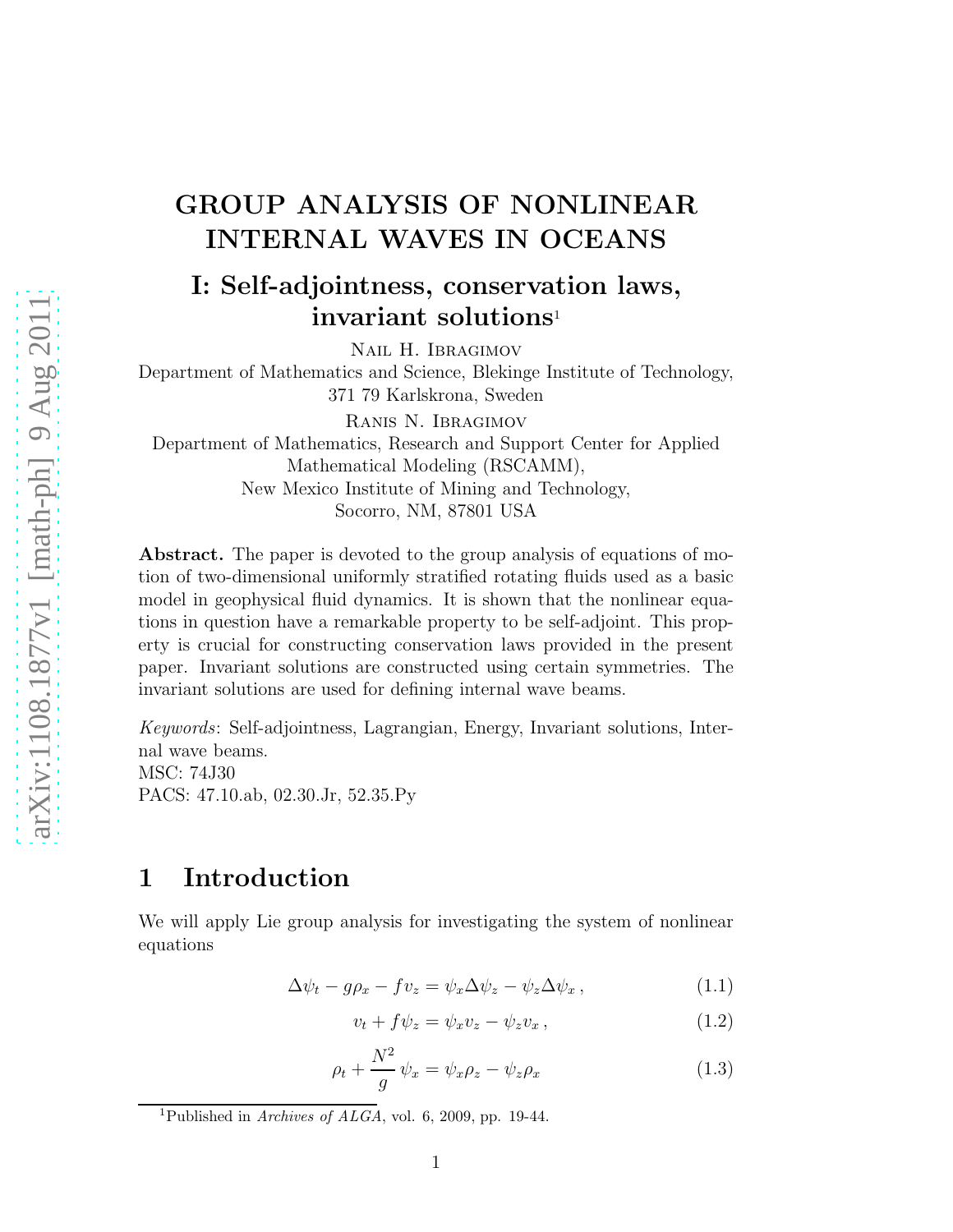used in geophysical fluid dynamics for investigating internal waves in uniformly stratified incompressible fluids (oceans). In particular, the system  $(1.1)-(1.3)$  with  $f = 0$  was used in [1] to study two non-unidirectional wave beams propagating and interacting in stratified fluid. An exact solution of the same system, again in the case when  $f = 0$ , was employed in [2] for investigating stability of a singe internal plane wave. Weakly nonlinear effects in colliding of internal wave beams were investigated in [3], [4] by using Eqs. (1.1)-(1.3) with  $f = 0$ . The system (1.1)-(1.3) with  $f \neq 0$  was used in [5] to model weakly nonlinear wave interactions governing the time behavior of the oceanic energy spectrum.

In these equations  $\Delta$  is the two-dimensional Laplacian:

$$
\Delta = D_x^2 + D_z^2, \quad \text{e.g.} \quad \Delta \psi_t = \frac{\partial^2 \psi_t}{\partial x^2} + \frac{\partial^2 \psi_t}{\partial z^2} \equiv D_t(\Delta \psi),
$$

and  $g, f, N$  are constants. Namely, g is the gravitational acceleration, f is the Coriolis parameter. The quantity  $N$  appears due to the density stratification of a fluid and is constant under the linear stratification hypothesis.

We will show in what follows that the system of equations  $(1.1)-(1.3)$  is self-adjoint (in the terminology of  $[6, 7]$ ) and use this remarkable property of the system for calculating conservation laws associated with symmetry properties of the system  $(1.1)-(1.3)$ .

In some calculations, e.g. in Sections 4.7, 4.5, 4.8 it is convenient to write Eqs. (1.1)-(1.3) by using the Jacobians  $J(\psi, v) = \psi_x v_z - \psi_z v_x$ , etc., in the following form:

$$
\Delta \psi_t - g\rho_x - f v_z = J(\psi, \Delta \psi), \tag{1.4}
$$

$$
v_t + f\psi_z = J(\psi, v),\tag{1.5}
$$

$$
\rho_t + \frac{N^2}{g} \psi_x = J(\psi, \rho). \tag{1.6}
$$

## 2 Self-adjointness

#### 2.1 Preliminaries

We will use the terminology and the following definitions from [6, 7] (see also [8]).

Let  $x = (x^1, \ldots, x^n)$  be *n* independent variables, and  $u = (u^1, \ldots, u^m)$ be m dependent variables. The partial derivatives of  $u^{\alpha}$  with respect to  $x^{i}$ are denoted by  $u_{(1)} = \{u_i^{\alpha}\}, u_{(2)} = \{u_{ij}^{\alpha}\}, \ldots$  with

$$
u_i^{\alpha} = D_i(u^{\alpha}), \quad u_{ij}^{\alpha} = D_i(u_j^{\alpha}) = D_iD_j(u^{\alpha}), \dots,
$$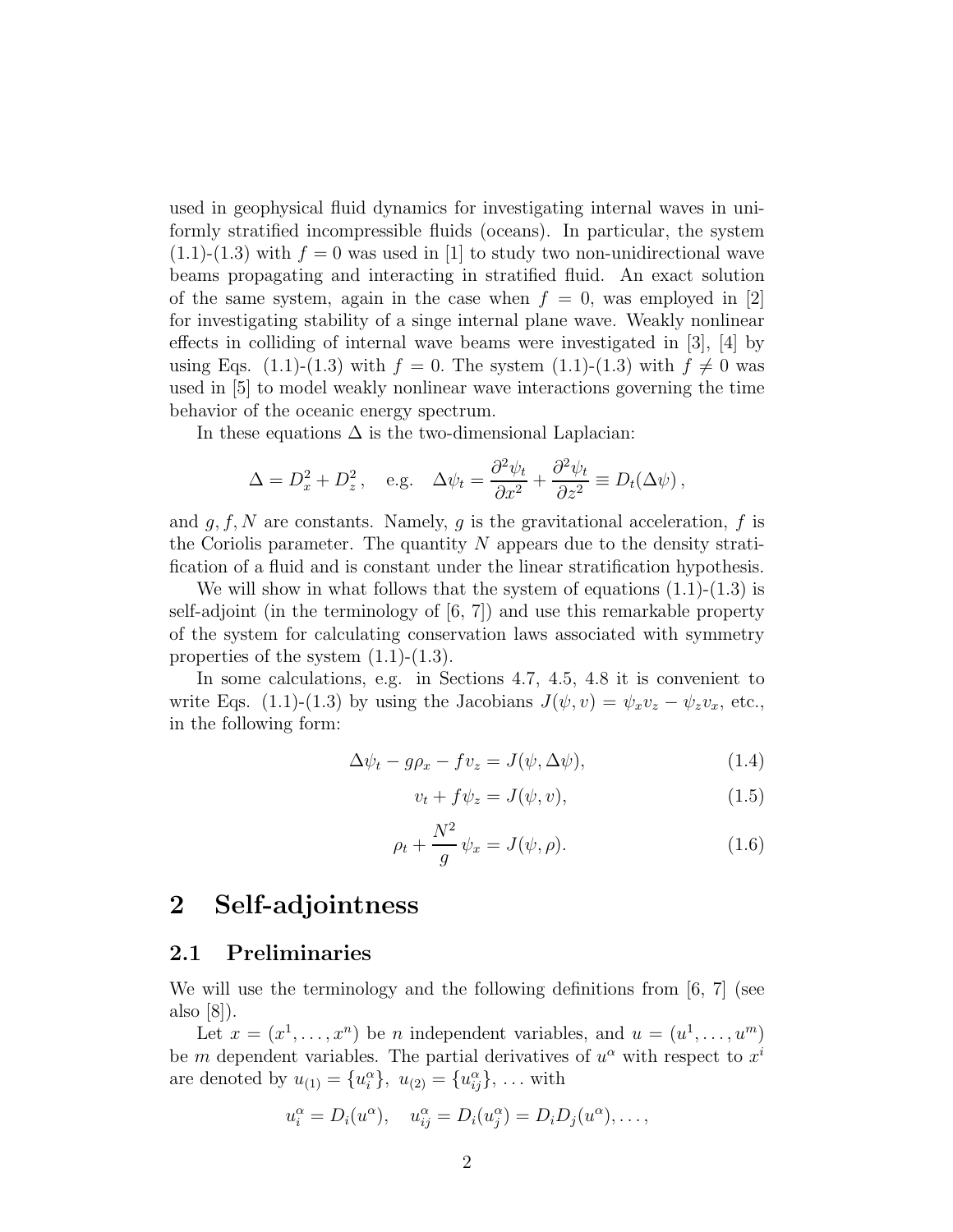where  $D_i$  is the operator of *total differentiation* with respect to  $x^i$ :

$$
D_i = \frac{\partial}{\partial x^i} + u_i^{\alpha} \frac{\partial}{\partial u^{\alpha}} + u_{ij}^{\alpha} \frac{\partial}{\partial u_j^{\alpha}} + \cdots, \quad i = 1, \dots, n. \tag{2.1}
$$

Even though the operators  $D_i$  are given by formal infinite sums, their action  $D_i(f)$  is well defined for functions  $f(x, u, u_{(1)}, ...)$  depending on a finite number of the variables  $x, u, u_{(1)}, u_{(2)}, \ldots$  The usual summation convention on repeated indices  $\alpha$  and i is assumed in expressions like Eq. (2.1).

The variational derivatives (the *Euler-Lagrange operator*) are defined by

$$
\frac{\delta}{\delta u^{\alpha}} = \frac{\partial}{\partial u^{\alpha}} + \sum_{s=1}^{\infty} (-1)^s D_{i_1} \cdots D_{i_s} \frac{\partial}{\partial u_{i_1 \cdots i_s}^{\alpha}}, \quad \alpha = 1, \ldots, m,
$$
 (2.2)

where the summation over the repeated indices  $i_1 \ldots i_s$  runs from 1 to n.

Definition 2.1. The *adjoint equations* to nonlinear partial differential equations

$$
F_{\alpha}(x, u, ..., u_{(s)}) = 0, \quad \alpha = 1, ..., m,
$$
 (2.3)

are given by (see also [9])

$$
F_{\alpha}^{*}(x, u, \mu, \dots, u_{(s)}, \mu_{(s)}) = 0, \quad \alpha = 1, \dots, m,
$$
 (2.4)

where  $\mu = (\mu^1, \dots, \mu^m)$  are new dependent variables, and  $F^*_{\alpha}$  are defined by

$$
F_{\alpha}^*(x, u, \mu, \dots, u_{(s)}, \mu_{(s)}) = \frac{\delta(\mu^{\beta} F_{\beta})}{\delta u^{\alpha}}.
$$
\n(2.5)

In the case of linear equations, Definition 2.1 is equivalent to the classical definition of the adjoint equation.

Consider the function

$$
\mathcal{L} = \mu^{\beta} F_{\beta}(x, u, \dots, u_{(s)}) \tag{2.6}
$$

involved in (2.5). Eqs. (2.3) and their adjoint equations (2.4) can be obtained from (2.5) by taking the variational derivatives (2.2) with respect to the dependent variables  $u$  and the similar variational derivatives with respect to the new dependent variables  $\mu$ ,

$$
\frac{\delta}{\delta \mu^{\alpha}} = \frac{\partial}{\partial \mu^{\alpha}} + \sum_{s=1}^{\infty} (-1)^s D_{i_1} \cdots D_{i_s} \frac{\partial}{\partial \mu_{i_1 \cdots i_s}^{\alpha}}, \quad \alpha = 1, \ldots, m. \tag{2.7}
$$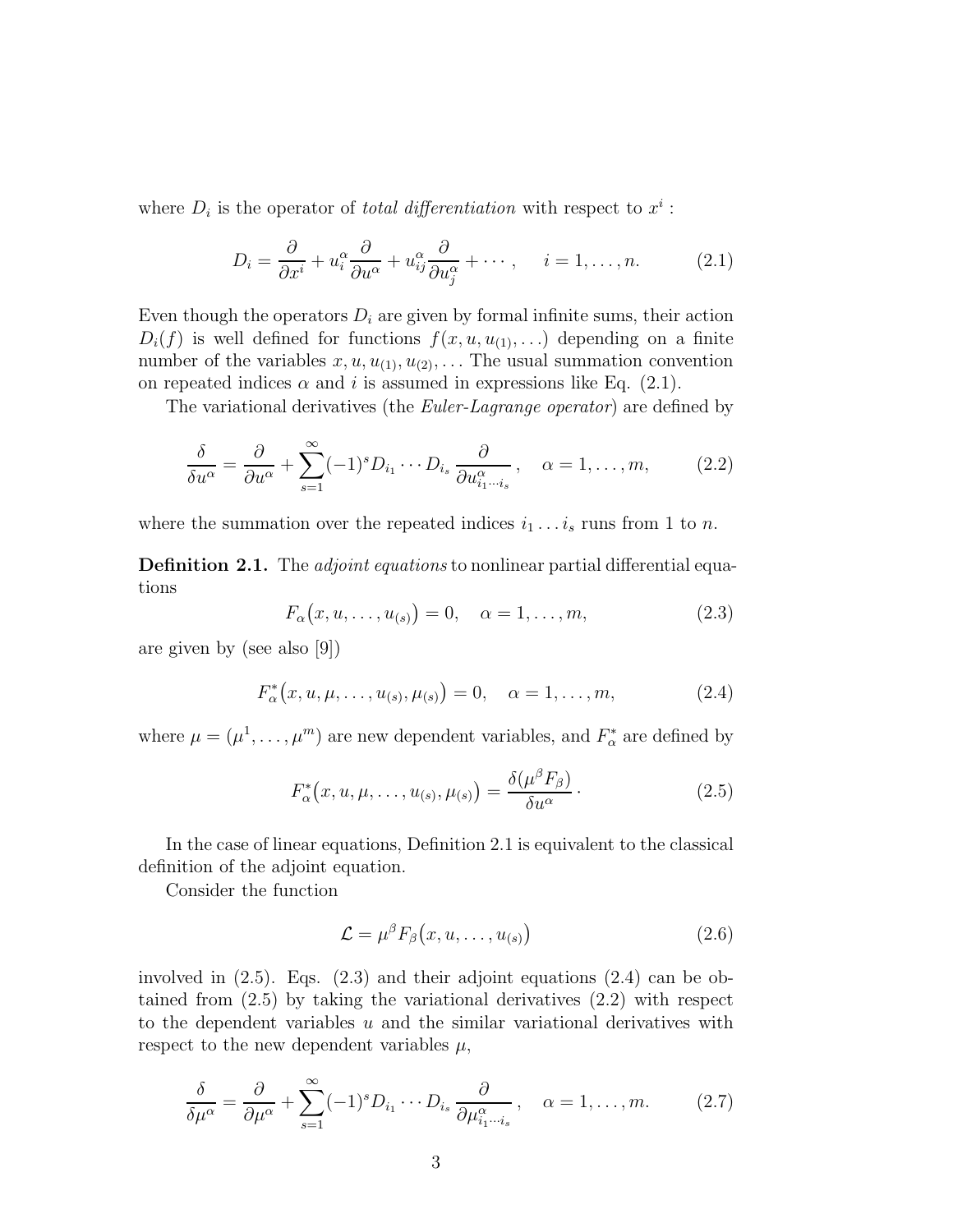Namely:

$$
\frac{\delta \mathcal{L}}{\delta \mu^{\alpha}} = F_{\alpha}(x, u, \dots, u_{(s)}), \tag{2.8}
$$

$$
\frac{\delta \mathcal{L}}{\delta u^{\alpha}} = F_{\alpha}^{*}(x, u, \mu, \dots, u_{(s)}, \mu_{(s)}).
$$
 (2.9)

This circumstance justifies the following definition.

**Definition 2.2.** The differential function  $(2.6)$  is called a *formal Lagrangian* for the differential equations (2.3). For the sake of brevity, formal Lagrangians are also referred to as Lagrangians.

If the variables u are known, the new variables  $\mu$  are obtained by solving Eqs.  $(2.4)$  which are, according to  $(2.5)$ , linear partial differential equations (2.4) with respect to  $\mu^{\alpha}$ . Using the existing terminology (see, e.g. [10]), we will call  $\mu^{\alpha}$  nonlocal variables.

Nonlocal variables can be excluded from physical quantities such as conservation laws if Eqs.  $(2.3)$  are self-adjoint  $([6])$  or, in general, quasi-self*adjoint* ([11]) in the following sense.

**Definition 2.3.** Eqs.  $(2.3)$  are said to be *self-adjoint* if the system obtained from the adjoint equations (2.4) by the substitution  $\mu = u$ :

$$
F_{\alpha}^{*}(x, u, u, \dots, u_{(s)}, u_{(s)}) = 0, \quad \alpha = 1, \dots, m,
$$
 (2.10)

is equivalent to the original system (2.3), i.e.

$$
F_{\alpha}^*(x, u, u, \ldots, u_{(s)}, u_{(s)}) = \Phi_{\alpha}^{\beta} F_{\beta}(x, u, \ldots, u_{(s)}), \quad \alpha = 1, \ldots, m,
$$

with regular (in general, variable) coefficients  $\Phi_{\alpha}^{\beta}$ .

Definition 2.4. Eqs. (2.3) are said to be quasi-self-adjoint if the system of adjoint equations  $(2.4)$  becomes equivalent to the original system  $(2.3)$ upon the substitution

$$
\mu = h(u) \tag{2.11}
$$

with a certain function  $h(u)$  such that  $h'(u) \neq 0$ .

## 2.2 Adjoint system to Eqs.  $(1.1)-(1.3)$

Let us apply the methods from Section 2.1 to Eqs.  $(1.1)-(1.3)$ . In this case the formal Lagrangian  $(2.6)$  for Eqs.  $(1.1)-(1.3)$  is written

$$
\mathcal{L} = \varphi \left[ \Delta \psi_t - g \rho_x - f v_z - \psi_x \Delta \psi_z + \psi_z \Delta \psi_x \right]
$$
  
+ 
$$
\mu \left[ v_t + f \psi_z - \psi_x v_z + \psi_z v_x \right] + r \left[ \rho_t + \frac{N^2}{g} \psi_x - \psi_x \rho_z + \psi_z \rho_x \right],
$$
 (2.12)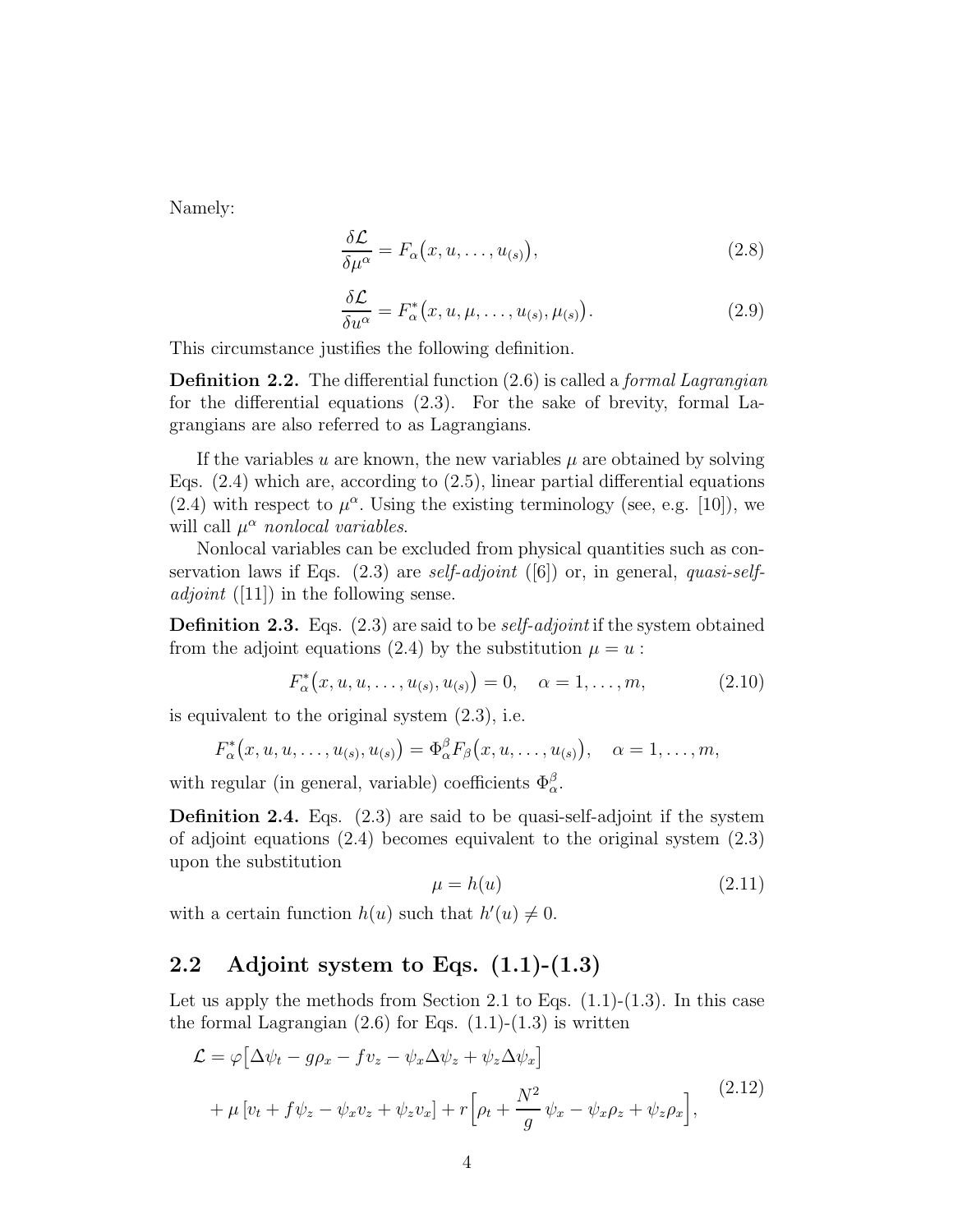where  $\varphi, \mu$  and r are new dependent variables. The adjoint equations to Eqs. (1.1)-(1.3) are obtained by taking the variational derivatives of  $\mathcal{L}$ , namely:

$$
\frac{\delta \mathcal{L}}{\delta \psi} = 0, \quad \frac{\delta \mathcal{L}}{\delta v} = 0, \quad \frac{\delta \mathcal{L}}{\delta \rho} = 0,
$$
\n(2.13)

where (see  $(2.2)$ ; see also Eqs.  $(3.6)$ )

$$
\frac{\delta}{\delta v} = \frac{\partial}{\partial v} - D_x \frac{\partial}{\partial v_x} - D_z \frac{\partial}{\partial v_z},
$$
\n
$$
\frac{\delta}{\delta \rho} = \frac{\partial}{\partial \rho} - D_x \frac{\partial}{\partial \rho_x} - D_z \frac{\partial}{\partial \rho_z},
$$
\n
$$
\frac{\delta}{\delta \psi} = \frac{\partial}{\partial \psi} - D_x \frac{\partial}{\partial \psi_x} - D_z \frac{\partial}{\partial \psi_z} + D_x D_t \frac{\partial}{\partial \psi_{xt}} + D_z D_t \frac{\partial}{\partial \psi_{zt}} + \cdots.
$$

Taking into account the special form  $(2.12)$  of  $\mathcal{L}$ , we have:

$$
\frac{\delta \mathcal{L}}{\delta \psi} = -D_x \frac{\partial \mathcal{L}}{\partial \psi_x} - D_z \frac{\partial \mathcal{L}}{\partial \psi_z} - (D_x^2 + D_z^2) \Big[ D_t \frac{\partial \mathcal{L}}{\partial \Delta \psi_t} + D_x \frac{\partial \mathcal{L}}{\partial \Delta \psi_x} + D_z \frac{\partial \mathcal{L}}{\partial \Delta \psi_z} \Big]
$$
  
\n
$$
= D_x (\varphi \Delta \psi_z + \mu v_z - \frac{N^2}{g} r + r \rho_z) - D_z (\varphi \Delta \psi_x + f \mu + \mu v_x + r \rho_x)
$$
  
\n
$$
- (D_x^2 + D_z^2) \Big[ D_t (\varphi) + D_x (\varphi \psi_z) - D_z (\varphi \psi_x) \Big]
$$
  
\n
$$
= \varphi_x \Delta \psi_z - \varphi_z \Delta \psi_x + \mu_x v_z - \frac{N^2}{g} r_x + r_x \rho_z - f \mu_z - \mu_z v_x - r_z \rho_x
$$
  
\n
$$
- \Delta \varphi_t + 2 \Big[ \varphi_{xz} \psi_{xx} + \varphi_{zz} \psi_{xz} - \varphi_{xx} \psi_{xz} - \varphi_{xz} \psi_{zz} \Big],
$$
  
\n
$$
\frac{\delta \mathcal{L}}{\delta v} = -D_t \frac{\partial \mathcal{L}}{\partial v_t} - D_x \frac{\partial \mathcal{L}}{\partial v_x} - D_z \frac{\partial \mathcal{L}}{\partial v_z} = -\mu_t - \mu_x \psi_z + f \varphi_z + \mu_z \psi_x,
$$
  
\n
$$
\frac{\delta \mathcal{L}}{\delta \rho} = -D_t \frac{\partial \mathcal{L}}{\partial \rho_t} - D_x \frac{\partial \mathcal{L}}{\partial \rho_x} - D_z \frac{\partial \mathcal{L}}{\partial \rho_z} = -r_t + g \varphi_x - r_x \psi_z + r_z \psi_x.
$$

Hence, the adjoint equations (2.13) can be written as follows:

$$
\Delta \varphi_t + \frac{N^2}{g} r_x + f \mu_z - \varphi_x \Delta \psi_z + \varphi_z \Delta \psi_x - \Theta = 0, \qquad (2.14)
$$

$$
-\mu_t - \mu_x \psi_z + f\varphi_z + \mu_z \psi_x = 0, \qquad (2.15)
$$

$$
-r_t + g\varphi_x - r_x\psi_z + r_z\psi_x = 0, \qquad (2.16)
$$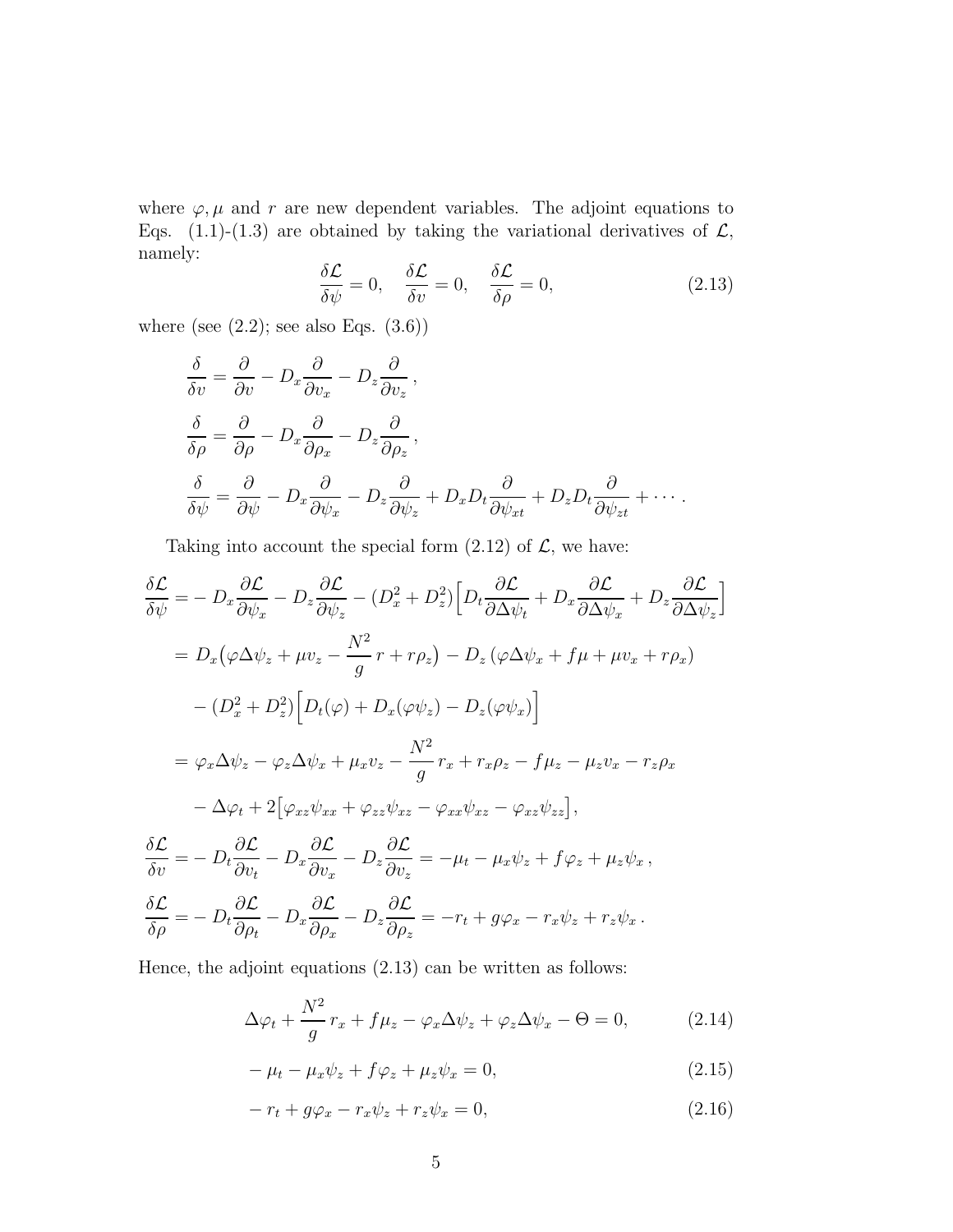where

$$
\Theta = J(\mu, v) + J(r, \rho) + 2[\varphi_{xz}\psi_{xx} + \varphi_{zz}\psi_{xz} - \varphi_{xx}\psi_{xz} - \varphi_{xz}\psi_{zz}].
$$
 (2.17)

#### 2.3 Self-adjointness of Eqs.  $(1.1)$ - $(1.3)$

**Theorem 2.1.** Eqs.  $(1.1)-(1.3)$  are quasi-self-adjoint.

**Proof.** Looking for  $(2.11)$  in the form of a general scaling transformation, one can readily obtain that after the transformation

$$
\varphi = \psi, \quad \mu = -v, \quad r = -\frac{g^2}{N^2} \rho,
$$
\n(2.18)

the quantity  $\Theta$  given by Eq. (2.17) vanishes. Therefore the adjoint equations  $(2.14)-(2.16)$  become identical with Eqs.  $(1.1)-(1.3)$  after the substitution  $(2.18)$ . Hence, according to Definition 2.4, Eqs.  $(1.1)-(1.3)$  are quasi-self-adjoint. Since Eqs. (2.18) are obtained just be simple scaling of the equations  $\varphi = \psi, \mu = v, r = \rho$  required for the self-adjointness, we will say that Eqs.  $(1.1)-(1.3)$  are self-adjoint.

## 3 Conservation laws

#### 3.1 General discussion of conservation equations

Along with the individual notation  $t, x, z$  for the the independent variables, and v,  $\rho$ ,  $\psi$  for the dependent variables, we will also use the index notation  $x^1 = t$ ,  $x^2 = x$ ,  $x^3 = z$  and  $u^1 = v$ ,  $u^2 = \rho$ ,  $u^3 = \psi$ , respectively. We will write the conservation laws both in the differential form

$$
D_t(C^1) + D_x(C^2) + D_z(C^3) = 0 \tag{3.1}
$$

and the integral form

$$
\frac{d}{dt} \int \int C^1 dx dz = 0,\tag{3.2}
$$

where the double integral in taken over the the  $(x, z)$  plane  $\mathbb{R}^2$ . The equations  $(3.1)$  and  $(3.2)$  provide a conservation law for Eqs.  $(1.1)-(1.3)$  if they hold for the solutions of Eqs. (1.1)-(1.3). The vector  $\mathbf{C} = (C^1, C^2, C^3)$ satisfying the conservation equation (3.1) is termed a conserved vector. Its component  $C^1$  is called the *density* of the conservation law due to Eq. (3.2). The two-dimensional vector  $(C^2, C^3)$  defines the *flux* of the conservation law.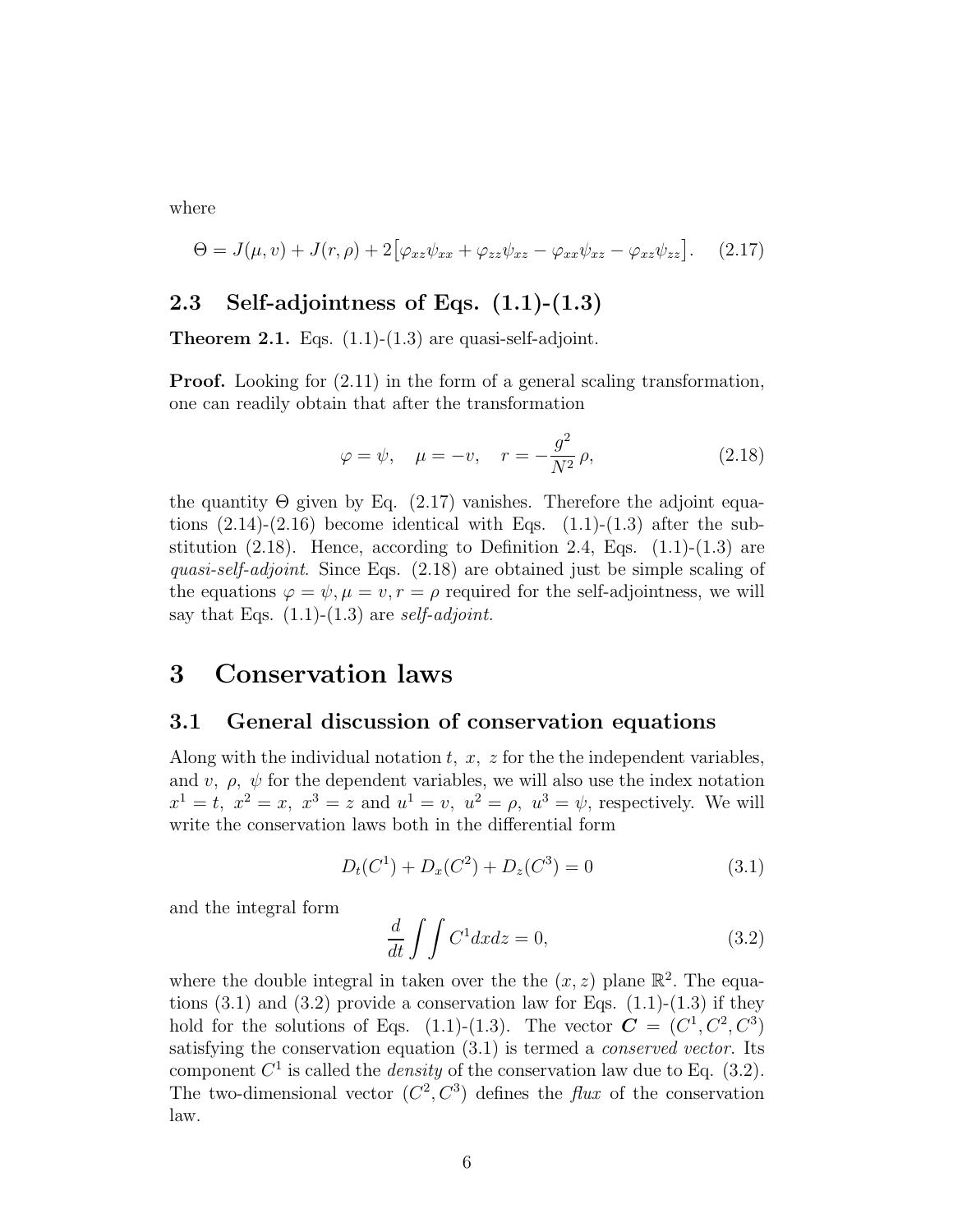The integral form (3.2) of a conservation law follows from the differential form  $(3.1)$  provided that the solutions of Eqs.  $(1.1)-(1.3)$  vanish or rapidly decrease at the infinity on  $\mathbb{R}^2$ . Indeed, integrating Eq.  $(3.1)$  over an arbitrary region  $\Omega \subset \mathbb{R}^2$  we have:

$$
\frac{d}{dt} \int \int_{\Omega} C^1 dx dz = - \int \int_{\Omega} \left[ D_x (C^2) + D_z (C^3) \right] dx dz.
$$

According to Green's theorem, the integral on the right-hand side reduces to the integral along the boundary  $\partial\Omega$  of  $\Omega$ :

$$
-\int\int_{\Omega} \left[ D_x(C^2) + D_z(C^3) \right] dx dz = \int_{\partial \Omega} C^3 dx - C^2 dz,
$$

and hence vanishes as  $\Omega$  expands and becomes the plane  $\mathbb{R}^2$ .

Remark 3.1. It is manifest from this discussion that one can ignore in  $C<sup>1</sup>$  "divergent type" terms because they do not change the integral in the conservation equation (3.2). Specifically if  $C<sup>1</sup>$  evaluated on the solutions of Eqs.  $(1.1)-(1.3)$  has the form

$$
C^{1} = \tilde{C}^{1} + D_{x}(h^{2}) + D_{z}(h^{3})
$$
\n(3.3)

with some functions  $h^2, h^3$ , then the conservation equation (3.1) can be equivalently rewritten in the form (see [12], Paper 1, Section 20.1)

$$
D_t(\widetilde{C}^1) + D_x(\widetilde{C}^2) + D_z(\widetilde{C}^3) = 0,
$$

where

$$
\tilde{C}^2 = C^2 + D_t(h^2), \quad \tilde{C}^3 = C^3 + D_t(h^3).
$$

Accordingly, we have

$$
\int \int C^1 dx dz = \int \int \widetilde{C}^1 dx dz,
$$

and hence the integral conservation equation (3.2) provided by the conservation density  $C^1$  of the form  $(3.3)$  coincides with that provided by the density  $C^1$ .

In particular, if  $\tilde{C}^1 = 0$  the integral in Eq. (3.2) vanishes. This kind of conservation laws are trivial from physical point of view. Therefore we single out physically useless conservation laws by the following definition.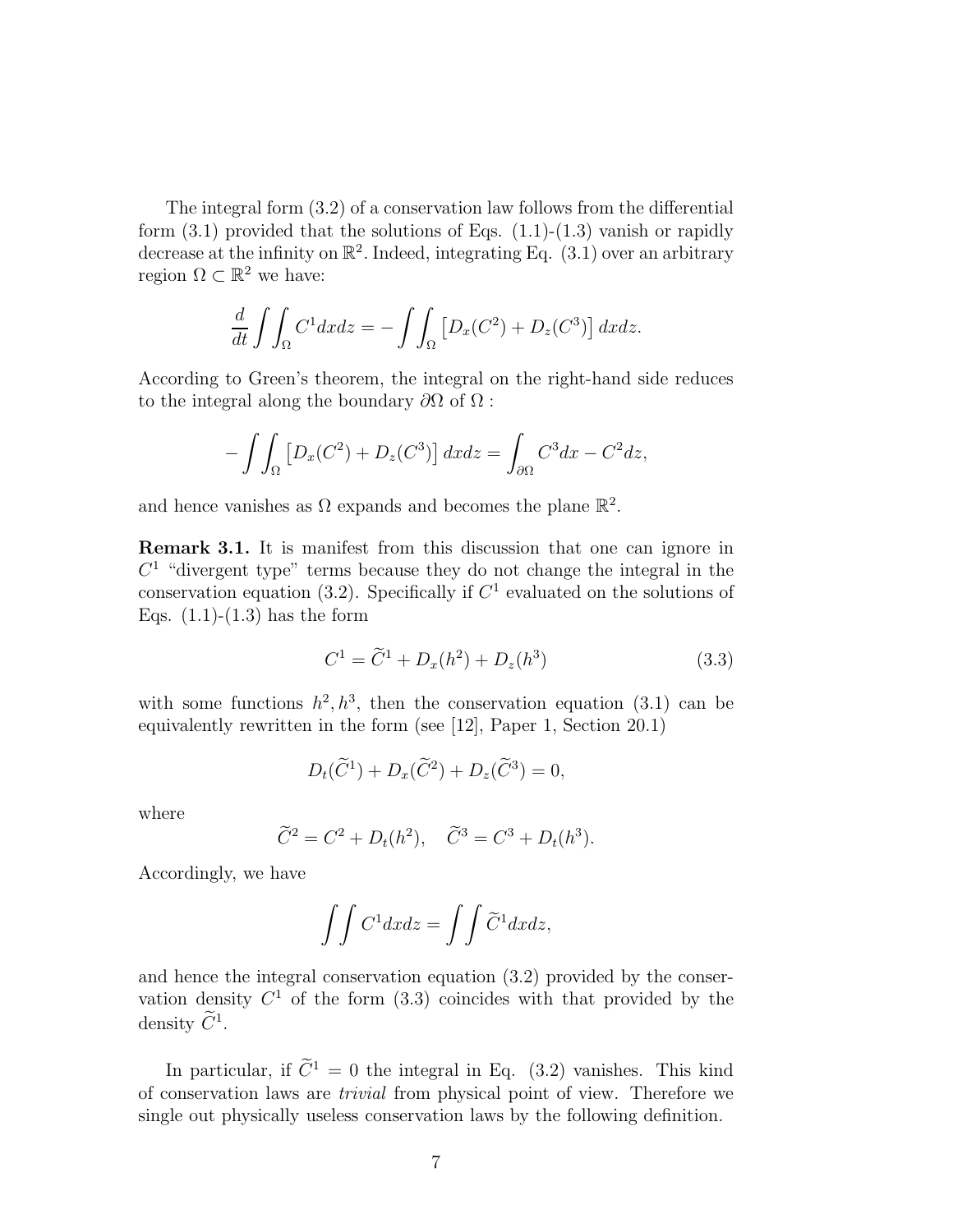**Definition 3.1.** The conservation law is said to be *trivial* if its density  $C<sup>1</sup>$ evaluated on the solutions of Eqs.  $(1.1)-(1.3)$  is the divergence,

$$
C^1 = D_x(h^2) + D_z(h^3).
$$

The following statement ([13], Section 8.4.1; see also [7]) simplifies calculations while dealing with conservation equations.

**Lemma 3.1.** A function  $F(v, \rho, \psi, v_x, v_z, \rho_x, \rho_z, \psi_x, \psi_z, \psi_{xt}, \psi_{zt}, ...)$  is the divergence,

$$
F = D_x(C^1) + D_z(C^2), \tag{3.4}
$$

if and only if satisfies the following equations:

$$
\frac{\delta F}{\delta v} = 0, \quad \frac{\delta F}{\delta \rho} = 0, \quad \frac{\delta F}{\delta \psi} = 0.
$$
\n(3.5)

Here the variational derivatives act on  $F$  as usual (see also Section 2.2):

$$
\frac{\delta F}{\delta v} = \frac{\partial F}{\partial v} - D_x \left( \frac{\partial F}{\partial v_x} \right) - D_z \left( \frac{\partial F}{\partial v_z} \right),
$$
  
\n
$$
\frac{\delta F}{\delta \rho} = \frac{\partial F}{\partial \rho} - D_x \left( \frac{\partial F}{\partial \rho_x} \right) - D_z \left( \frac{\partial F}{\partial \rho_z} \right),
$$
  
\n
$$
\delta F = \frac{\partial F}{\partial \rho} - \frac{\partial F}{\partial \rho} + \frac{\partial F}{\partial \rho} = \frac{\partial F}{\partial \rho} - \frac{\partial F}{\partial \rho} + \frac{\partial F}{\partial \rho} = \frac{\partial F}{\partial \rho} - \frac{\partial F}{\partial \rho} + \frac{\partial F}{\partial \rho} = \frac{\partial F}{\partial \rho} - \frac{\partial F}{\partial \rho} = \frac{\partial F}{\partial \rho} - \frac{\partial F}{\partial \rho} = \frac{\partial F}{\partial \rho} - \frac{\partial F}{\partial \rho} = \frac{\partial F}{\partial \rho} - \frac{\partial F}{\partial \rho} = \frac{\partial F}{\partial \rho} - \frac{\partial F}{\partial \rho} = \frac{\partial F}{\partial \rho} - \frac{\partial F}{\partial \rho} = \frac{\partial F}{\partial \rho} - \frac{\partial F}{\partial \rho} = \frac{\partial F}{\partial \rho} - \frac{\partial F}{\partial \rho} = \frac{\partial F}{\partial \rho} = \frac{\partial F}{\partial \rho} - \frac{\partial F}{\partial \rho} = \frac{\partial F}{\partial \rho} = \frac{\partial F}{\partial \rho} - \frac{\partial F}{\partial \rho} = \frac{\partial F}{\partial \rho} = \frac{\partial F}{\partial \rho} = \frac{\partial F}{\partial \rho} = \frac{\partial F}{\partial \rho} = \frac{\partial F}{\partial \rho} = \frac{\partial F}{\partial \rho} = \frac{\partial F}{\partial \rho} = \frac{\partial F}{\partial \rho} = \frac{\partial F}{\partial \rho} = \frac{\partial F}{\partial \rho} = \frac{\partial F}{\partial \rho} = \frac{\partial F}{\partial \rho} = \frac{\partial F}{\partial \rho} = \frac{\partial F}{\partial \rho} = \frac{\partial F}{\partial \rho} = \frac{\partial F}{\partial \rho} = \frac{\partial F}{\partial \rho} = \frac{\partial F}{\partial \rho} = \frac{\partial F}{\partial \rho} = \frac{\partial F}{\partial
$$

$$
\frac{\delta F}{\delta \psi} = \frac{\partial F}{\partial \psi} - D_x \left( \frac{\partial F}{\partial \psi_x} \right) - D_z \left( \frac{\partial F}{\partial \psi_z} \right) + D_x D_t \left( \frac{\partial F}{\partial \psi_{xt}} \right) + D_z D_t \left( \frac{\partial F}{\partial \psi_{zt}} \right) + \cdots
$$

**Corollary 3.1.** A function  $C^1$  is the density of a conservation law (3.1) if and only if the function

$$
F = D_t(C^1) \Big|_{(1.1) - (1.3)}\tag{3.7}
$$

satisfies Eqs. (3.5). Here  $|_{(1,1)-(1,3)}$  means that the quantity  $D_t(C^1)$  is evaluated on the solutions of Eqs.  $(1.1)-(1.3)$ .

In particular, Lemma 3.1 allows one to single out trivial conservation laws as follows.

**Corollary 3.2.** The conservation law  $(3.1)$  is trivial if and only if its density  $C<sup>1</sup>$  evaluated on the solutions of Eqs. (1.1)-(1.3), i.e. the quantity

$$
C_*^1 = C^1 \big|_{(1.1) - (1.3)} \tag{3.8}
$$

satisfies Eqs. (3.5),

$$
\frac{\delta C_*^1}{\delta v} = 0, \quad \frac{\delta C_*^1}{\delta \rho} = 0, \quad \frac{\delta C_*^1}{\delta \psi} = 0,
$$
\n(3.9)

on the solutions of Eqs.  $(1.1)-(1.3)$ .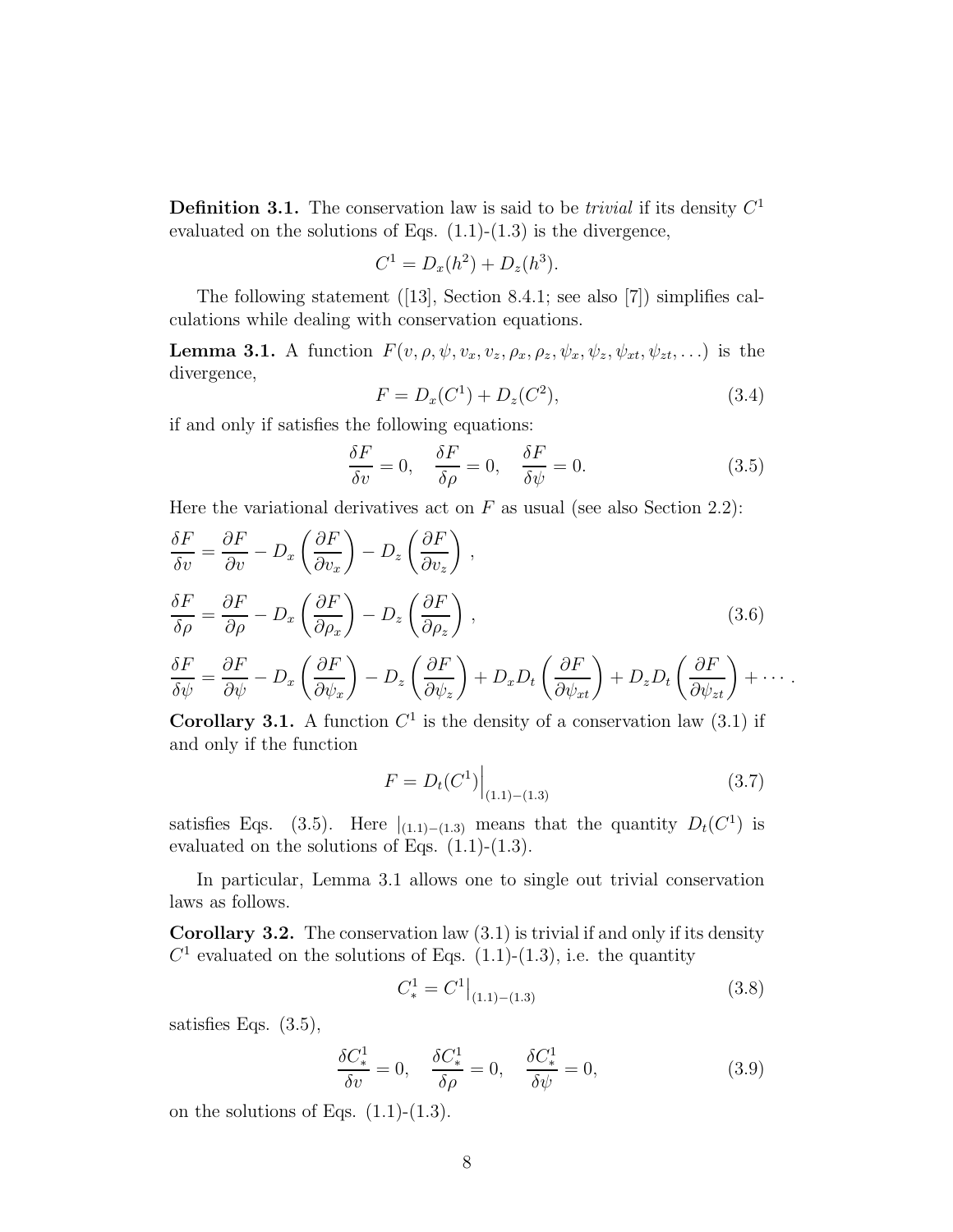## 3.2 Variational derivatives of expressions with Jacobians

We will use in our calculations the following statement on the behaviour of certain expressions with Jacobians under the action of the variational derivatives  $(3.6)$ .

Proposition 3.1. The following equations hold:

$$
\frac{\delta J(\psi, v)}{\delta v} = 0, \qquad \frac{\delta J(\psi, v)}{\delta \psi} = 0,
$$
\n(3.10)

$$
\frac{\delta[vJ(\psi,v)]}{\delta v} = 0, \quad \frac{\delta[vJ(\psi,v)]}{\delta \psi} = 0,
$$
\n(3.11)

$$
\frac{\delta[\rho J(\psi,\rho)]}{\delta\rho} = 0, \quad \frac{\delta[\rho J(\psi,\rho)]}{\delta\psi} = 0,
$$
\n(3.12)

$$
\frac{\delta J(\psi, \Delta \psi)}{\delta \psi} = 0, \quad \frac{\delta[\psi J(\psi, \Delta \psi)]}{\delta \psi} = 0.
$$
\n(3.13)

**Proof.** Let us verify that the first equation  $(3.10)$  holds. We have (see  $(3.6)$ :

$$
\frac{\delta J(\psi, v)}{\delta v} = \frac{\delta(\psi_x v_z - \psi_z v_x)}{\delta v} = -D_z(\psi_x) + D_x(\psi_z) = -\psi_{xz} + \psi_{zx} = 0.
$$

Replacing v by  $\psi$  one obtains the second equation (3.10). Let us verify now that Eqs. (3.11) are satisfied. We have:

$$
\frac{\delta[vJ(\psi,v)]}{\delta v} = \frac{\delta[v(\psi_x v_z - \psi_z v_x)]}{\delta v} = \frac{\partial[v(\psi_x v_z - \psi_z v_x)]}{\partial v} - D_z(v\psi_x) + D_x(v\psi_z)
$$

$$
= J(\psi, v) - D_z(v\psi_x) + D_x(v\psi_z) = J(\psi, v) - J(\psi, v) - v\psi_{xz} + v\psi_{zx} = 0
$$

and

$$
\frac{\delta[vJ(\psi,v)]}{\delta\psi} = -D_x(vv_z) + D_z(vv_x) = -v_xv_z - vv_{xz} + v_zv_x + vv_{zx} = 0.
$$

Replacing v by  $\rho$  one obtains Eqs. (3.12). Eqs. (3.13) are derived likewise even though they involve higher-order derivatives. We have:

$$
\frac{\delta J(\psi, \Delta \psi)}{\delta \psi} = \frac{\delta(\psi_x \Delta \psi_z - \psi_z \Delta \psi_x)}{\delta \psi} = \frac{\delta[\psi_x(\psi_{xxz} + \psi_{zzz}) - \psi_z(\psi_{xxx} + \psi_{xzz})]}{\delta \psi}
$$

$$
= -D_x(\Delta \psi_z) + D_z(\Delta \psi_x) - D_z(D_x^2 + D_z^2)(\psi_x) + D_x(D_x^2 + D_z^2)(\psi_z)
$$

$$
= -D_x(\Delta \psi_z) + D_z(\Delta \psi_x) - D_z(\Delta \psi_x) + D_x(\Delta \psi_z) = 0.
$$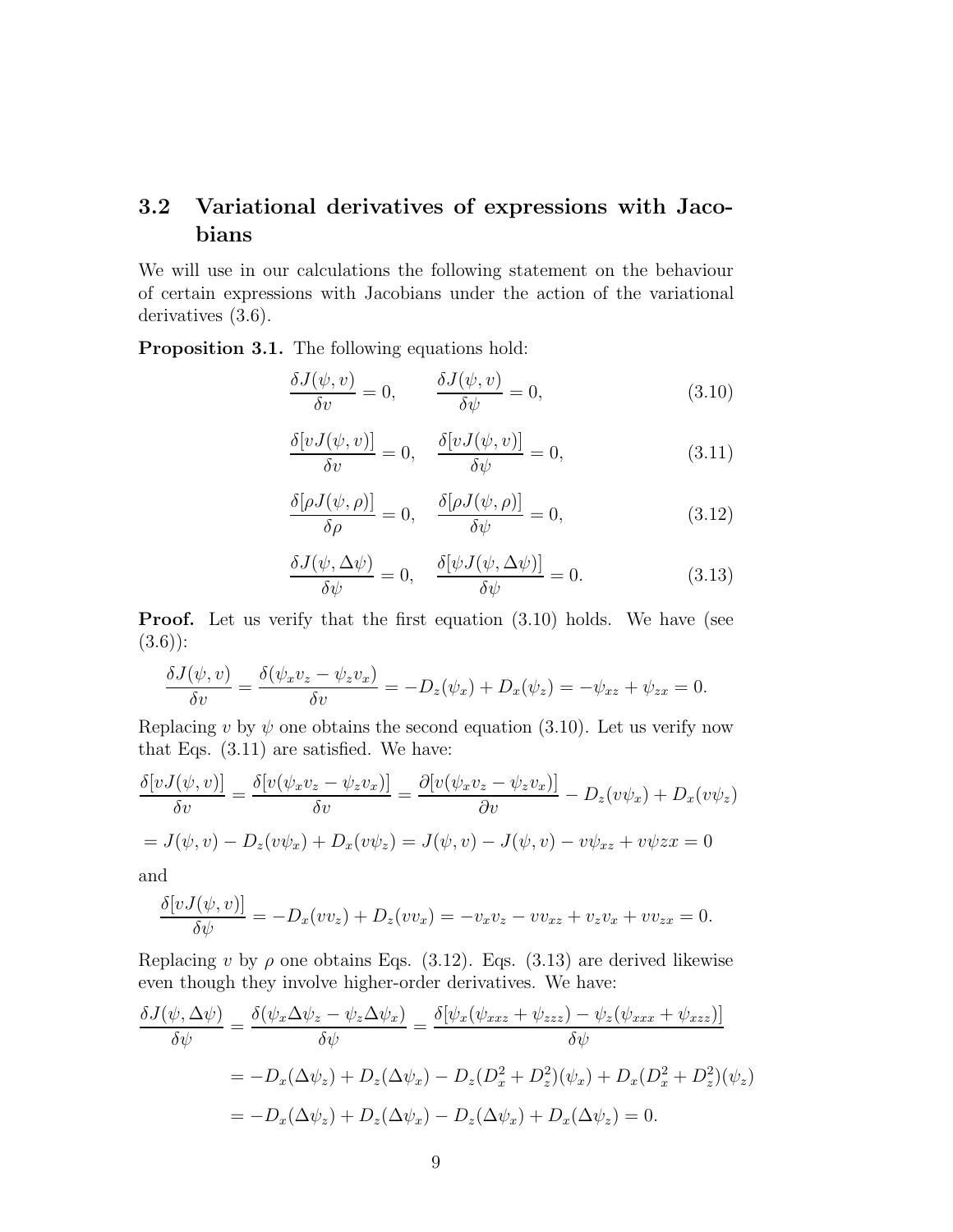Derivation of the second equation (3.13) requires only a simple modification of the previous calculations. Namely:

$$
\frac{\delta[\psi J(\psi, \Delta \psi)]}{\delta \psi} = \frac{\delta[\psi(\psi_x \Delta \psi_z - \psi_z \Delta \psi_x)]}{\delta \psi}
$$
  
=  $\psi_x \Delta \psi_z - \psi_z \Delta \psi_x - D_x(\psi \Delta \psi_z) + D_z(\psi \Delta \psi_x) - \Delta D_z(\psi \psi_x) + \Delta D_x(\psi \psi_z)$   
=  $\psi_x \Delta \psi_z - \psi_z \Delta \psi_x - \psi_x \Delta \psi_z - \psi \Delta \psi_{zx} + \psi_z \Delta \psi_x + \psi \Delta \psi_{xz}$   

$$
- \frac{1}{2} \Delta D_z D_x(\psi^2) + \frac{1}{2} \Delta D_x D_z(\psi^2) = 0.
$$

#### 3.3 Nonlocal conserved vectors

It has been demonstrated in [8, 7] that for any operator

$$
X = \xi^i \frac{\partial}{\partial x^i} + \eta^\alpha \frac{\partial}{\partial u^\alpha} \tag{3.14}
$$

admitted by the system  $(1.1)-(1.3)$ , the quantities

$$
C^{i} = \xi^{i} \mathcal{L} + W^{\alpha} \left[ \frac{\partial \mathcal{L}}{\partial u_{i}^{\alpha}} - D_{j} \left( \frac{\partial \mathcal{L}}{\partial u_{ij}^{\alpha}} \right) + D_{j} D_{k} \left( \frac{\partial \mathcal{L}}{\partial u_{ijk}^{\alpha}} \right) \right]
$$
(3.15)

$$
+ D_j(W^{\alpha}) \left[ \frac{\partial \mathcal{L}}{\partial u_{ij}^{\alpha}} - D_k \left( \frac{\partial \mathcal{L}}{\partial u_{ijk}^{\alpha}} \right) \right] + D_j D_k(W^{\alpha}) \left[ \frac{\partial \mathcal{L}}{\partial u_{ijk}^{\alpha}} \right], \quad i = 1, 2, 3,
$$

define the components of a conserved vector for Eqs. (1.1)-(1.3) considered together with the adjoint equations  $(2.14)-(2.16)$ . Here

$$
W^{\alpha} = \eta^{\alpha} - \xi^{j} u_{j}^{\alpha}, \quad \alpha = 1, 2, 3. \tag{3.16}
$$

The formula (3.15) is written by taking into account that the Lagrangian (2.12) involves the derivatives up to third order. Moreover, noting that the Lagrangian  $(2.12)$  vanishes on the solutions of Eqs.  $(1.1)-(1.3)$ , we can drop the first term in (3.15) and use the conserved vector in the abbreviated form

$$
C^{i} = W^{\alpha} \left[ \frac{\partial \mathcal{L}}{\partial u_{i}^{\alpha}} - D_{j} \left( \frac{\partial \mathcal{L}}{\partial u_{ij}^{\alpha}} \right) + D_{j} D_{k} \left( \frac{\partial \mathcal{L}}{\partial u_{ijk}^{\alpha}} \right) \right]
$$
(3.17)  
+ 
$$
D_{j} \left( W^{\alpha} \right) \left[ \frac{\partial \mathcal{L}}{\partial u_{ij}^{\alpha}} - D_{k} \left( \frac{\partial \mathcal{L}}{\partial u_{ijk}^{\alpha}} \right) \right] + D_{j} D_{k} \left( W^{\alpha} \right) \frac{\partial \mathcal{L}}{\partial u_{ijk}^{\alpha}}.
$$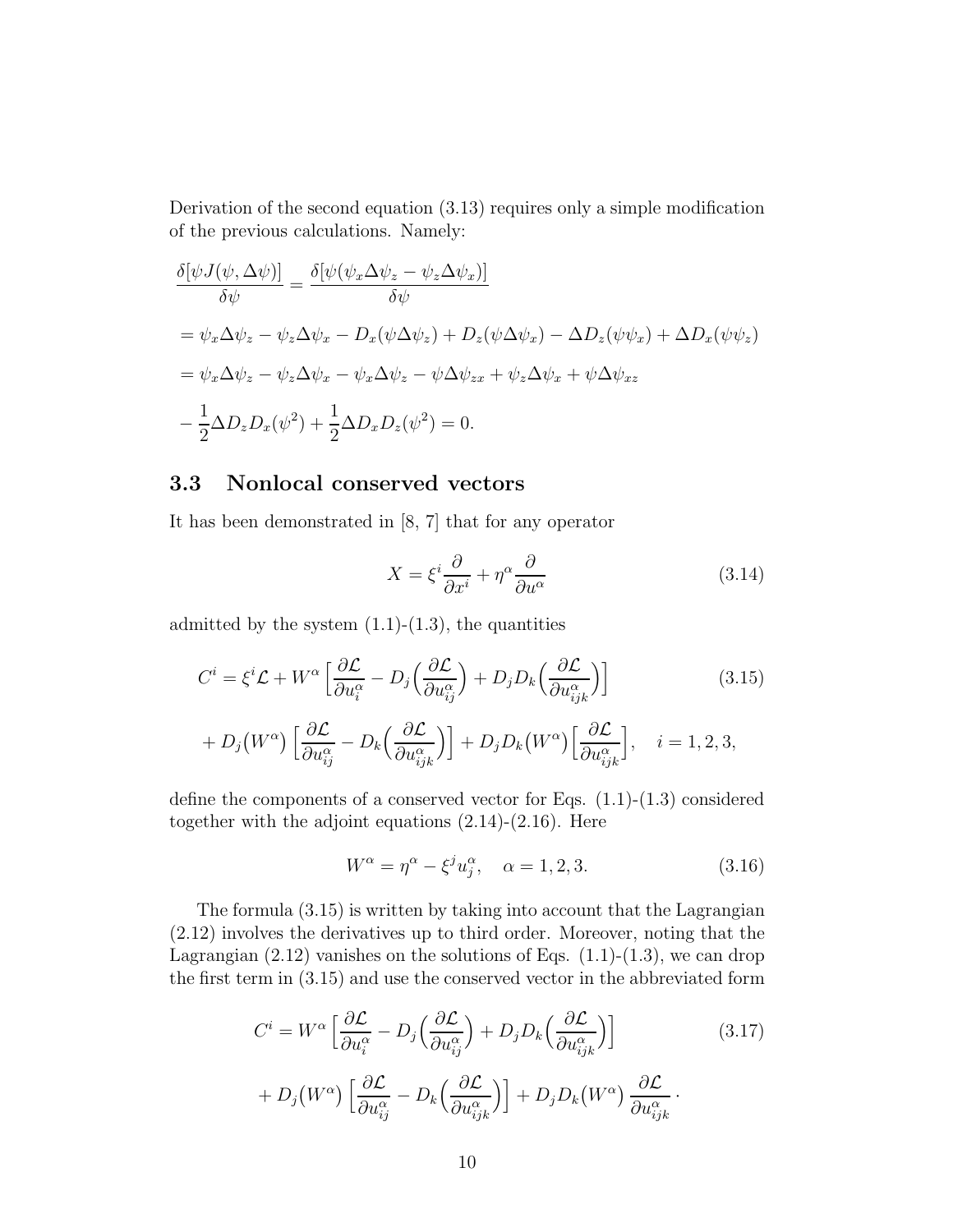For computing the conserved vectors (3.17), the Lagrangian (2.12) containing the mixed derivatives should be written in the symmetric form

$$
\mathcal{L} = \frac{1}{3} \varphi \left[ \psi_{txx} + \psi_{xtx} + \psi_{xxt} + \psi_{tzz} + \psi_{zzt} + \psi_{zzt} - 3g\rho_x - 3fv_z \right. \n- \psi_x (\psi_{zxx} + \psi_{xzx} + \psi_{xxz} + 3\psi_{zzz}) + \psi_z (3\psi_{xxx} + \psi_{xzz} + \psi_{zxz} + \psi_{zzx}) \right] \n+ \mu \left[ v_t + f\psi_z - \psi_x v_z + \psi_z v_x \right] + r \left[ \rho_t + \frac{N^2}{g} \psi_x - \psi_x \rho_z + \psi_z \rho_x \right].
$$
\n(3.18)

Since the Lagrangian  $\mathcal{L}$ , and hence the components (3.17) of a conserved vector contain the nonlocal variables  $\varphi, \mu, r$ , we obtain in this way nonlocal conserved vectors.

## 3.4 Computation of nonlocal conserved vectors

The substitution of (3.18) in (3.17) yields:

$$
C^{1} = W^{1} \frac{\partial \mathcal{L}}{\partial v_{t}} + W^{2} \frac{\partial \mathcal{L}}{\partial \rho_{t}} + W^{3} \left[ D_{x}^{2} \left( \frac{\partial \mathcal{L}}{\partial \psi_{txx}} \right) + D_{z}^{2} \left( \frac{\partial \mathcal{L}}{\partial \psi_{tzz}} \right) \right]
$$
  
- 
$$
\left[ D_{x} (W^{3}) D_{x} \left( \frac{\partial \mathcal{L}}{\partial \psi_{txx}} \right) + D_{z} (W^{3}) D_{z} \left( \frac{\partial \mathcal{L}}{\partial \psi_{tzz}} \right) \right] + D_{x}^{2} (W^{3}) \frac{\partial \mathcal{L}}{\partial \psi_{txx}} + D_{z}^{2} (W^{3}) \frac{\partial \mathcal{L}}{\partial \psi_{tzz}} ,
$$

or

$$
C^{1} = W^{1} \mu + W^{2} r + \frac{1}{3} W^{3} \left[ D_{x}^{2}(\varphi) + D_{z}^{2}(\varphi) \right]
$$
(3.19)  

$$
- \frac{1}{3} \left[ \varphi_{x} D_{x}(W^{3}) + \varphi_{z} D_{z}(W^{3}) \right] + \frac{1}{3} \varphi \left[ D_{x}^{2}(W^{3}) + D_{z}^{2}(W^{3}) \right].
$$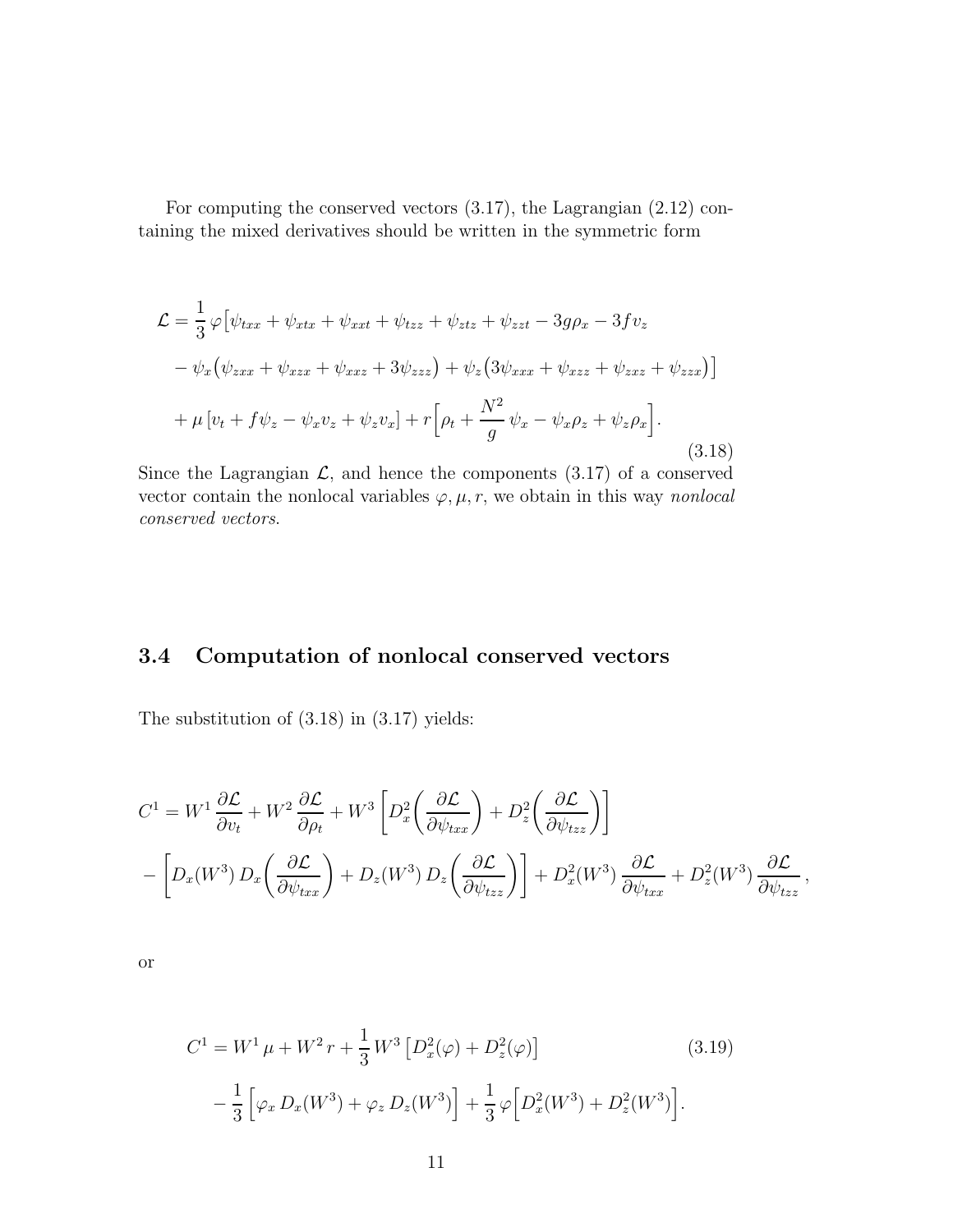Furthermore, using the same procedure, we obtain:

$$
C^{2} = W^{1} \frac{\partial \mathcal{L}}{\partial v_{x}} + W^{2} \frac{\partial \mathcal{L}}{\partial \rho_{x}} + W^{3} \left[ \frac{\partial \mathcal{L}}{\partial \psi_{x}} + D_{x}^{2} \left( \frac{\partial \mathcal{L}}{\partial \psi_{xxx}} \right) + D_{z}^{2} \left( \frac{\partial \mathcal{L}}{\partial \psi_{xzz}} \right) + D_{t} D_{x} \left( \frac{\partial \mathcal{L}}{\partial \psi_{xtx}} + \frac{\partial \mathcal{L}}{\partial \psi_{xxt}} \right) + D_{x} D_{z} \left( \frac{\partial \mathcal{L}}{\partial \psi_{xxx}} + \frac{\partial \mathcal{L}}{\partial \psi_{xzx}} \right) \right] - D_{x} (W^{3}) D_{x} \left( \frac{\partial \mathcal{L}}{\partial \psi_{xxx}} \right) - D_{t} (W^{3}) D_{x} \left( \frac{\partial \mathcal{L}}{\partial \psi_{xtx}} \right) - D_{x} (W^{3}) D_{t} \left( \frac{\partial \mathcal{L}}{\partial \psi_{xxt}} \right) - D_{z} (W^{3}) D_{z} \left( \frac{\partial \mathcal{L}}{\partial \psi_{xzz}} \right) - D_{z} (W^{3}) D_{x} \left( \frac{\partial \mathcal{L}}{\partial \psi_{xxx}} \right) - D_{x} (W^{3}) D_{z} \left( \frac{\partial \mathcal{L}}{\partial \psi_{xxx}} \right) + D_{x}^{2} (W^{3}) \frac{\partial \mathcal{L}}{\partial \psi_{xxx}} + D_{z}^{2} (W^{3}) \frac{\partial \mathcal{L}}{\partial \psi_{xzz}} + D_{t} D_{x} (W^{3}) \left( \frac{\partial \mathcal{L}}{\partial \psi_{xtx}} + \frac{\partial \mathcal{L}}{\partial \psi_{xxt}} \right) + D_{x} D_{z} (W^{3}) \left( \frac{\partial \mathcal{L}}{\partial \psi_{xxz}} + \frac{\partial \mathcal{L}}{\partial \psi_{xzx}} \right),
$$

or

$$
C^{2} = W^{1} \mu \psi_{z} + W^{2} (r\psi_{z} - g\varphi) + W^{3} \left[ -\Delta \psi_{z} - \mu v_{z} + \frac{N^{2}}{g} r - r\rho_{z} \right] (3.20)
$$
  
+  $D_{x}^{2}(\varphi \psi_{z}) + \frac{1}{3} D_{z}^{2}(\varphi \psi_{z}) + \frac{2}{3} \varphi_{xt} - \frac{2}{3} D_{x} D_{z}(\varphi \psi_{x}) \right]$   
-  $D_{x}(W^{3}) \left[ D_{x}(\varphi \psi_{z}) + \frac{1}{3} \varphi_{t} - \frac{1}{3} D_{z}(\varphi \psi_{x}) \right] - \frac{1}{3} D_{t}(W^{3}) \varphi_{x}$   
-  $\frac{1}{3} D_{z}(W^{3}) \left[ D_{z}(\varphi \psi_{z}) - D_{x}(\varphi \psi_{x}) \right] + \left[ D_{x}^{2}(W^{3}) + \frac{1}{3} D_{z}^{2}(W^{3}) \right] \varphi \psi_{z}$   
+  $\frac{2}{3} \varphi D_{t} D_{x}(W^{3}) - \frac{2}{3} \varphi \psi_{x} D_{z} D_{x}(W^{3}).$ 

Likewise we get

$$
C^{3} = -W^{1} (\mu \psi_{x} + f\varphi) - W^{2} r \psi_{x} + W^{3} [-\Delta \psi_{x} + (f + v_{x})\mu + r\rho_{x} (3.21)
$$
  

$$
- \frac{1}{3} D_{x}^{2}(\varphi \psi_{x}) - D_{z}^{2}(\varphi \psi_{x}) + \frac{1}{3} D_{z}^{2}(\varphi \psi_{z}) + \frac{2}{3} \varphi_{xt} + \frac{2}{3} D_{x} D_{z}(\varphi \psi_{z})]
$$
  

$$
+ \frac{1}{3} D_{x} (W^{3}) [D_{x}(\varphi \psi_{x}) - D_{z}(\varphi \psi_{z})] - \frac{1}{3} D_{t} (W^{3}) \varphi_{z}
$$
  

$$
- D_{z} (W^{3}) [\frac{1}{3} \varphi_{t} - D_{z}(\varphi \psi_{x}) + \frac{1}{3} D_{x}(\varphi \psi_{z})]
$$
  

$$
- [\frac{1}{3} D_{x}^{2} (W^{3}) + D_{z}^{2} (W^{3})] \varphi \psi_{x} + \frac{2}{3} \varphi D_{t} D_{z} (W^{3}) + \frac{2}{3} \varphi \psi_{z} D_{z} D_{x} (W^{3}).
$$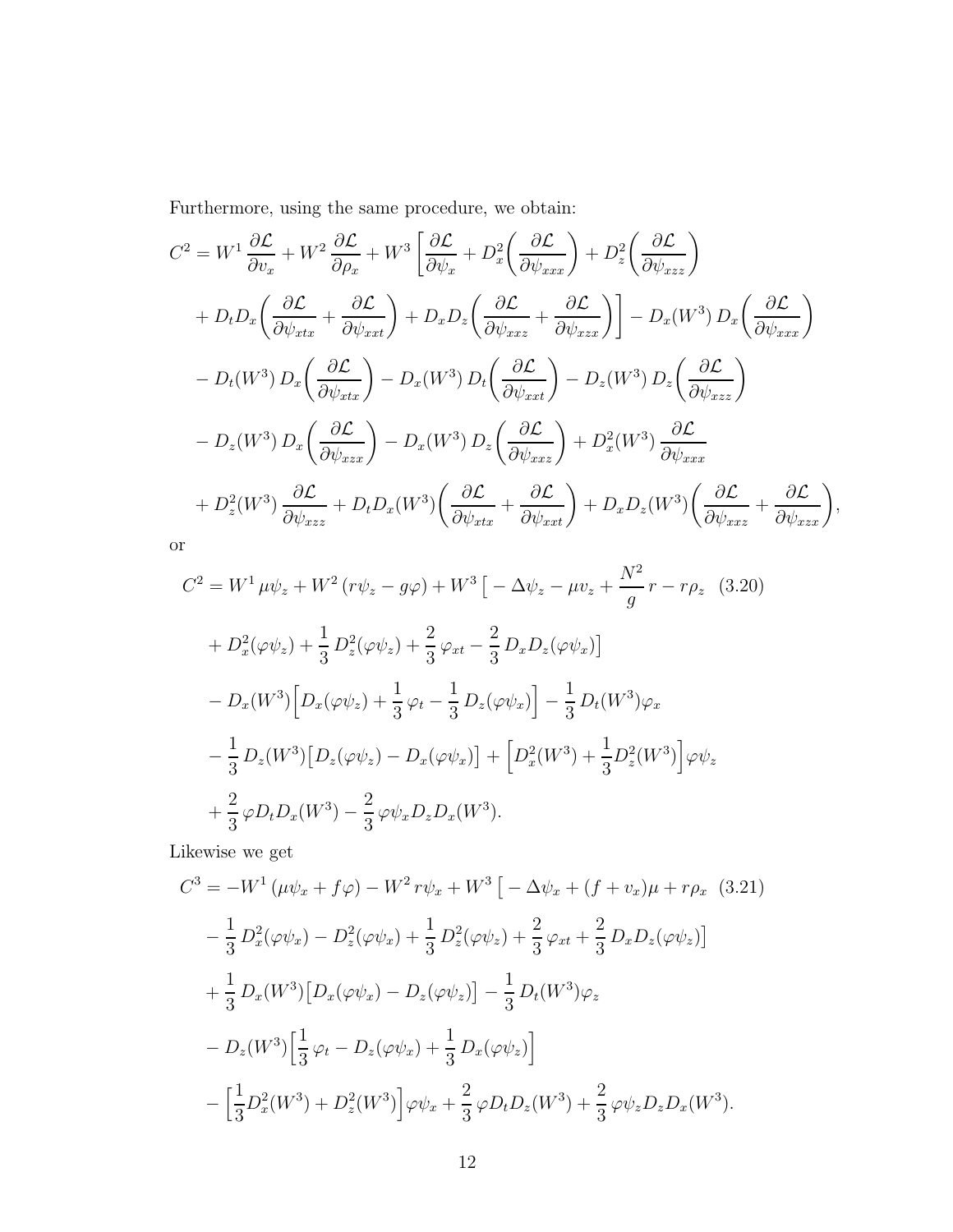#### 3.5 Local conserved vectors

The quantities  $(3.19)-(3.21)$  define a nonlocal conserved vector because they contain the nonlocal variables  $\varphi, \mu, r$ . In consequence, the conservation equation  $(3.1)$  requires not only the basic equations  $(1.1)-(1.3)$ , but also the adjoint equations  $(2.14)-(2.16)$ .

However, we can eliminate the nonlocal variables using the self-adjointness of Eqs.  $(1.1)-(1.3)$  thus transforming the nonlocal conserved vector into a local one. Namely, we substitute in Eqs. (3.19)-(3.21) the expressions (2.18) for  $\varphi, \mu, r$  :

$$
\varphi = \psi, \quad \mu = -v, \quad r = -\frac{g^2}{N^2} \rho.
$$
\n(2.18)

Then the adjoint equations  $(2.14)-(2.16)$  are satisfied for any solutions of the basic equations  $(1.1)-(1.3)$ , and hence the quantities  $(3.19)-(3.21)$  satisfy the conservation equation  $(3.1)$  on all solutions of Eqs.  $(1.1)-(1.3)$ .

Let us apply the procedure to  $C<sup>1</sup>$ . We eliminate the nonlocal variables in (3.19) by substituting there the expressions (2.18) and write  $C^1$  in the following form:

$$
C^{1} = -v W^{1} - \frac{g^{2}}{N^{2}} \rho W^{2} + \frac{1}{3} \left[ W^{3} \Delta \psi - \psi_{x} D_{x} (W^{3}) - \psi_{z} D_{z} (W^{3}) + \psi \Delta W^{3} \right],
$$

where

$$
\Delta \psi = D_x^2(\psi) + D_z^2(\psi), \quad \Delta W^3 = D_x^2(W^3) + D_z^2(W^3).
$$

We further simplify the expression for  $C<sup>1</sup>$  by using the identities

$$
W^3 D_x^2(\psi) = D_x[W^3 D_x(\psi)] - \psi_x D_x(W^3),
$$
  

$$
W^3 D_z^2(\psi) = D_z[W^3 D_z(\psi)] - \psi_z D_z(W^3)
$$

and

$$
\psi D_x^2(W^3) = D_x [\psi D_x(W^3)] - \psi_x D_x(W^3),
$$
  

$$
\psi D_z^2(W^3) = D_z [\psi D_z(W^3)] - \psi_z D_z(W^3).
$$

Then we have:

$$
C^{1} = -v W^{1} - \frac{g^{2}}{N^{2}} \rho W^{2} - \psi_{x} D_{x}(W^{3}) - \psi_{z} D_{z}(W^{3}) + \frac{1}{3} \Delta(\psi W^{3}).
$$
 (3.22)

Dropping in (3.22) the divergent type term

$$
\frac{1}{3}\,\Delta\big(\psi W^3\big) = D_x \left[\frac{1}{3}\,D_x\big(\psi W^3\big)\right] + D_z \left[\frac{1}{3}\,D_z\big(\psi W^3\big)\right]
$$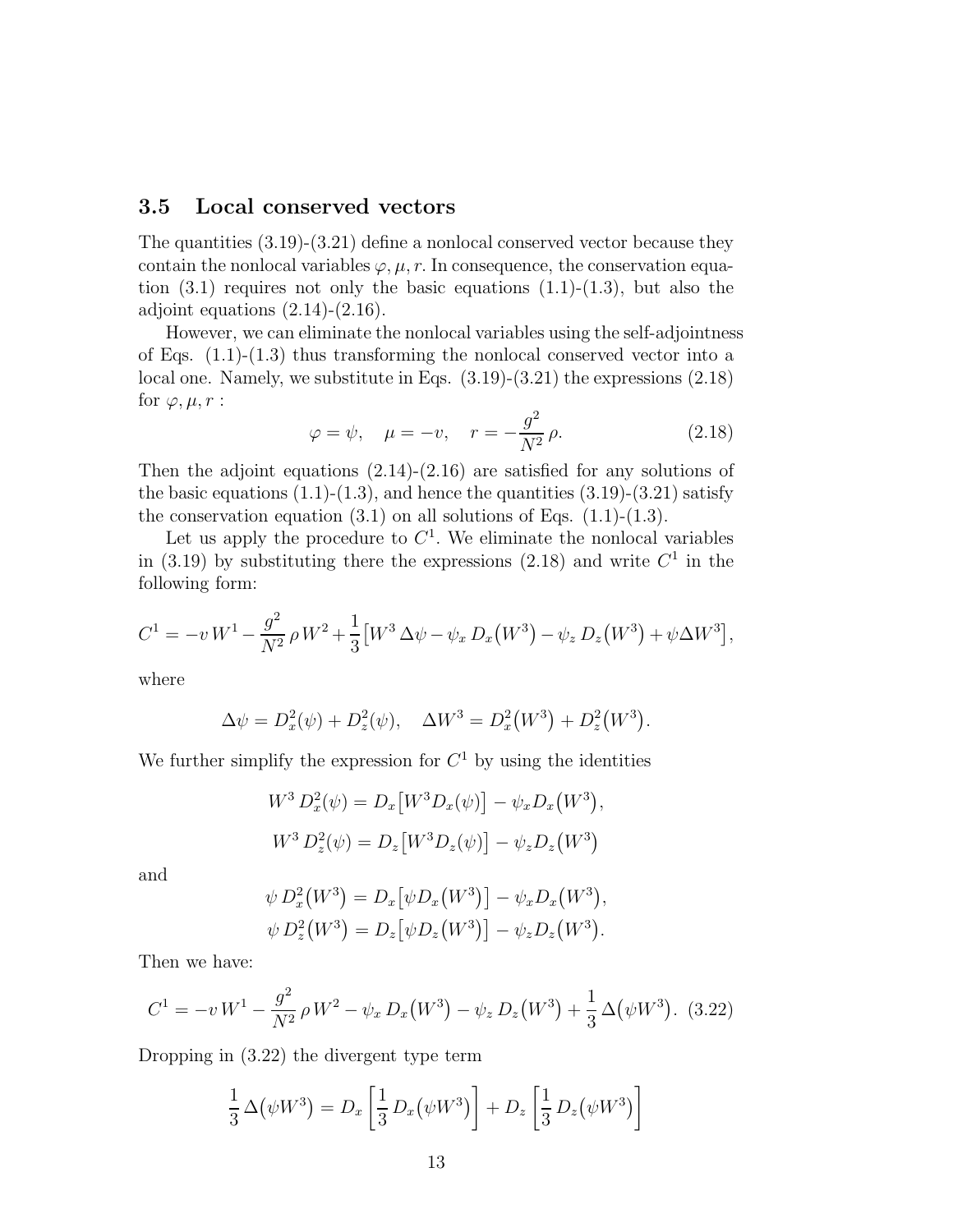in accordance with Remark 3.1, we finally obtain:

$$
C^{1} = -v W^{1} - \frac{g^{2}}{N^{2}} \rho W^{2} - \psi_{x} D_{x}(W^{3}) - \psi_{z} D_{z}(W^{3}). \qquad (3.23)
$$

We will not dwell on a similar modification of the expressions (3.20),  $(3.21)$  for the components  $C^2$  and  $C^3$  of conserved vectors. We will see further in Section 4.5 that they can be found by simpler calculations when a density  $C^1$  is known.

## 4 Utilization of obvious symmetries

#### 4.1 Introduction

Eqs.  $(1.1)-(1.3)$  do not contain the dependent and independent variables explicitly and therefore they are invariant with respect to addition of arbitrary constants to all these variables. It means that Eqs.  $(1.1)-(1.3)$  admit the one-parameter groups of translations in all variables,

$$
\bar{v} = v + a_1, \quad \bar{\rho} = \rho + a_2, \quad \bar{\psi} = \psi + a_3, \quad \bar{t} = t + a_4, \quad \bar{x} = x + a_5, \quad \bar{z} = z + a_6,
$$

with the generators

$$
X_1 = \frac{\partial}{\partial v}, \quad X_2 = \frac{\partial}{\partial \rho}, \quad X_3 = \frac{\partial}{\partial \psi}, \quad X_4 = \frac{\partial}{\partial t}, \quad X_5 = \frac{\partial}{\partial x}, \quad X_6 = \frac{\partial}{\partial z}.
$$
\n
$$
(4.1)
$$

One can also find by simple calculations the dilations (scaling transformations)

$$
\bar{v} = av, \quad \bar{\rho} = b\rho, \quad \bar{\psi} = c\psi, \quad t = \alpha \bar{t}, \quad x = \beta \bar{x}, \quad z = \beta \bar{z}
$$
\n(4.2)

admitted by Eqs.  $(1.1)-(1.3)$ . These transformations are defined near the identity transformation if the parameters  $a, \ldots, \beta$  are positive. The dilations of x and z are taken by the same parameter  $\beta$  in order to keep invariant the Laplacian  $\Delta$ . Let us find the parameters  $a, \ldots, \beta$  from the invariance condition of Eqs.  $(1.1)-(1.3)$ . The transformations  $(4.2)$  change the derivatives involved in Eqs.  $(1.1)-(1.3)$  as follows:

$$
\bar{v}_{\bar{t}} = a\alpha v_t, \quad \bar{v}_{\bar{x}} = a\beta v_x, \quad \bar{v}_{\bar{z}} = a\beta v_z,
$$
\n
$$
\bar{\rho}_{\bar{t}} = b\alpha \rho_t, \quad \bar{\rho}_{\bar{x}} = b\beta \rho_x, \quad \bar{\rho}_{\bar{z}} = b\beta \rho_z,
$$
\n
$$
\bar{\psi}_{\bar{t}} = c\alpha \psi_t, \quad \bar{\psi}_{\bar{x}} = c\beta \psi_x, \quad \bar{\psi}_{\bar{z}} = c\beta \psi_z,
$$
\n
$$
\bar{\Delta}\psi_{\bar{t}} = c\alpha \beta^2 \Delta \psi_t, \quad \bar{\Delta}\psi_{\bar{x}} = c\beta^3 \Delta \psi_x, \quad \bar{\Delta}\psi_{\bar{z}} = c\beta^3 \Delta \psi_z,
$$
\n(4.3)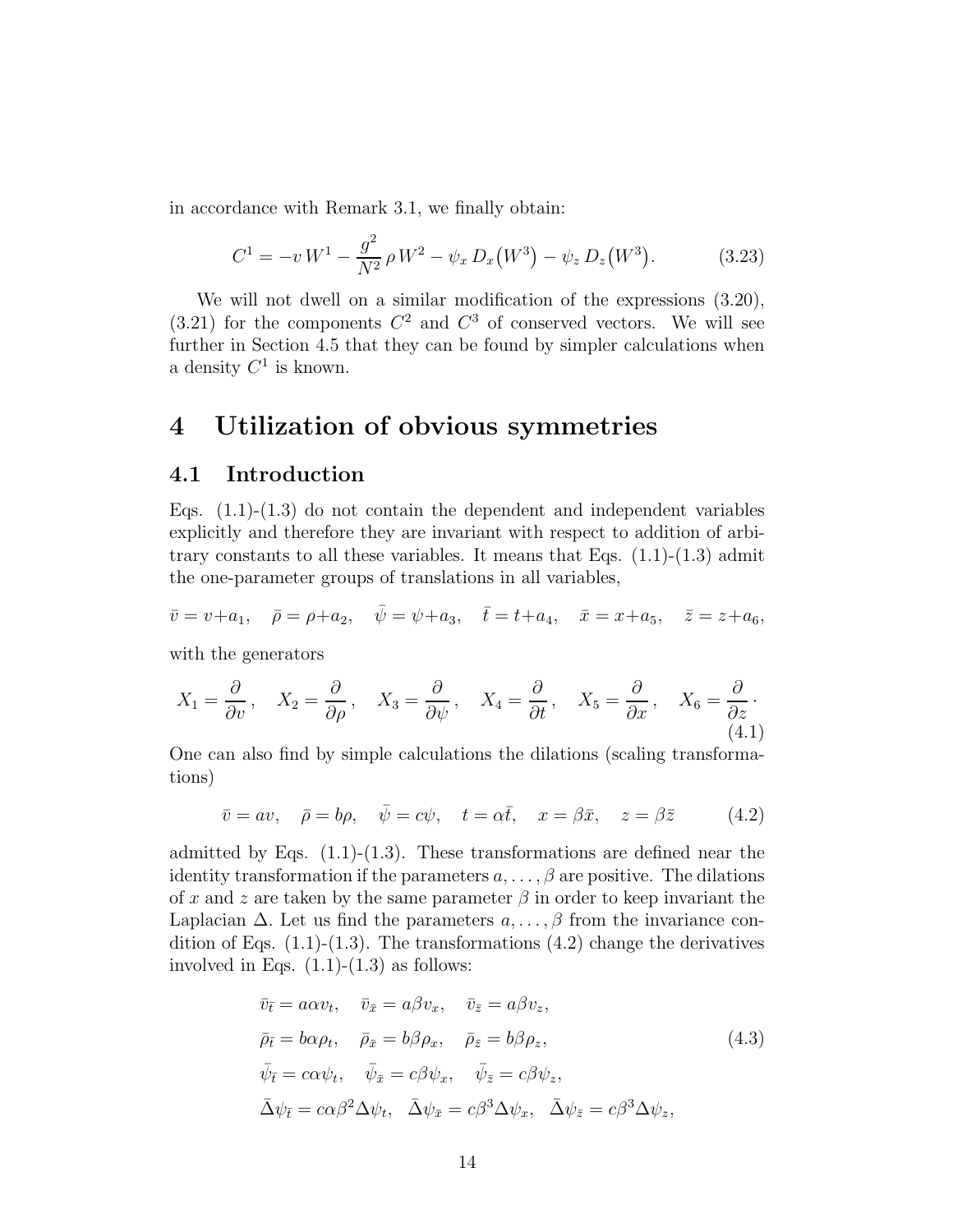where  $\Delta$  is the Laplacian written in the variables  $\bar{x}$ ,  $\bar{z}$ . The invariance of Eqs.  $(1.1)-(1.3)$  under the transformations  $(4.2)$  means that the following equations are satisfied:

$$
\bar{\Delta}\bar{\psi}_{\bar{t}} - g\bar{\rho}_{\bar{x}} - f\bar{v}_{\bar{z}} - \bar{\psi}_{\bar{x}}\bar{\Delta}\bar{\psi}_{\bar{z}} + \bar{\psi}_{\bar{z}}\bar{\Delta}\bar{\psi}_{\bar{x}} = 0,
$$
  

$$
\bar{v}_{\bar{t}} + f\bar{\psi}_{\bar{z}} - \bar{\psi}_{\bar{x}}\bar{v}_{\bar{z}} + \bar{\psi}_{\bar{z}}\bar{v}_{\bar{x}} = 0,
$$
  

$$
\bar{\rho}_{\bar{t}} + \frac{N^2}{g}\bar{\psi}_{\bar{x}} - \bar{\psi}_{\bar{x}}\bar{\rho}_{\bar{z}} + \bar{\psi}_{\bar{z}}\bar{\rho}_{\bar{x}} = 0,
$$

whenever Eqs. $(1.1)-(1.3)$  hold. Substituting here the expressions  $(4.3)$  we have:

$$
\overline{\Delta}\bar{\psi}_{\overline{t}} - g\overline{\rho}_{\overline{x}} - f\overline{v}_{\overline{z}} - \overline{\psi}_{\overline{x}}\overline{\Delta}\bar{\psi}_{\overline{z}} + \overline{\psi}_{\overline{z}}\overline{\Delta}\bar{\psi}_{\overline{x}} = c\alpha\beta^2\Delta\psi_t - b\beta g\rho_x - c^2\beta^4(\psi_x\Delta\psi_z - \psi_z\Delta\psi_x),
$$
  

$$
\overline{v}_{\overline{t}} + f\overline{\psi}_{\overline{z}} - \overline{\psi}_{\overline{x}}\overline{v}_{\overline{z}} + \overline{\psi}_{\overline{z}}\overline{v}_{\overline{x}} = a\alpha v_t + c\beta f\psi_z - ac\beta^2(\psi_xv_z - \psi_zv_x),
$$
  

$$
\overline{\rho}_{\overline{t}} + \frac{N^2}{g}\overline{\psi}_{\overline{x}} - \overline{\psi}_{\overline{x}}\overline{\rho}_{\overline{z}} + \overline{\psi}_{\overline{z}}\overline{\rho}_{\overline{x}} = b\alpha\rho_t + c\beta\frac{N^2}{g}\psi_x - bc\beta^2(\psi_x\rho_z - \psi_z\rho_x).
$$

These equations show that the invariance of Eqs.  $(1.1)-(1.3)$  is guaranteed by the following six equations for five undetermined parameters  $a, b, c, \alpha, \beta$ :

$$
c\alpha\beta^2 = b\beta = c^2\beta^4
$$
,  $a\alpha = c\beta = ac\beta^2$ ,  $b\alpha = c\beta = bc\beta^2$ . (4.4)

It can be verified by simple calculations that Eqs. (4.4) yield

$$
\alpha = 1, \quad b = a, \quad c = a^2, \quad \beta = \frac{1}{a},
$$

where  $\alpha$  is an arbitrary parameter. We substitute these values of the parameters in  $(4.2)$ , denote the positive parameter a by  $e^{\tilde{a}}$ , drop the tilde and conclude that Eqs.  $(1.1)-(1.3)$  admit the one-parameter non-uniform dilation group

$$
\bar{t} = t
$$
,  $\bar{x} = xe^a$ ,  $\bar{z} = ze^a$ ,  $\bar{v} = ve^a$ ,  $\bar{\rho} = \rho e^a$ ,  $\bar{\psi} = \psi e^{2a}$ 

with the following generator:

$$
X_7 = x\frac{\partial}{\partial x} + z\frac{\partial}{\partial z} + v\frac{\partial}{\partial v} + \rho\frac{\partial}{\partial \rho} + 2\psi\frac{\partial}{\partial \psi}.
$$
 (4.5)

We will consider the operators  $(4.1)-(4.5)$  as obvious symmetries of Eqs.  $(1.1)-(1.3)$  and will compute the local conservation laws provided by these symmetries.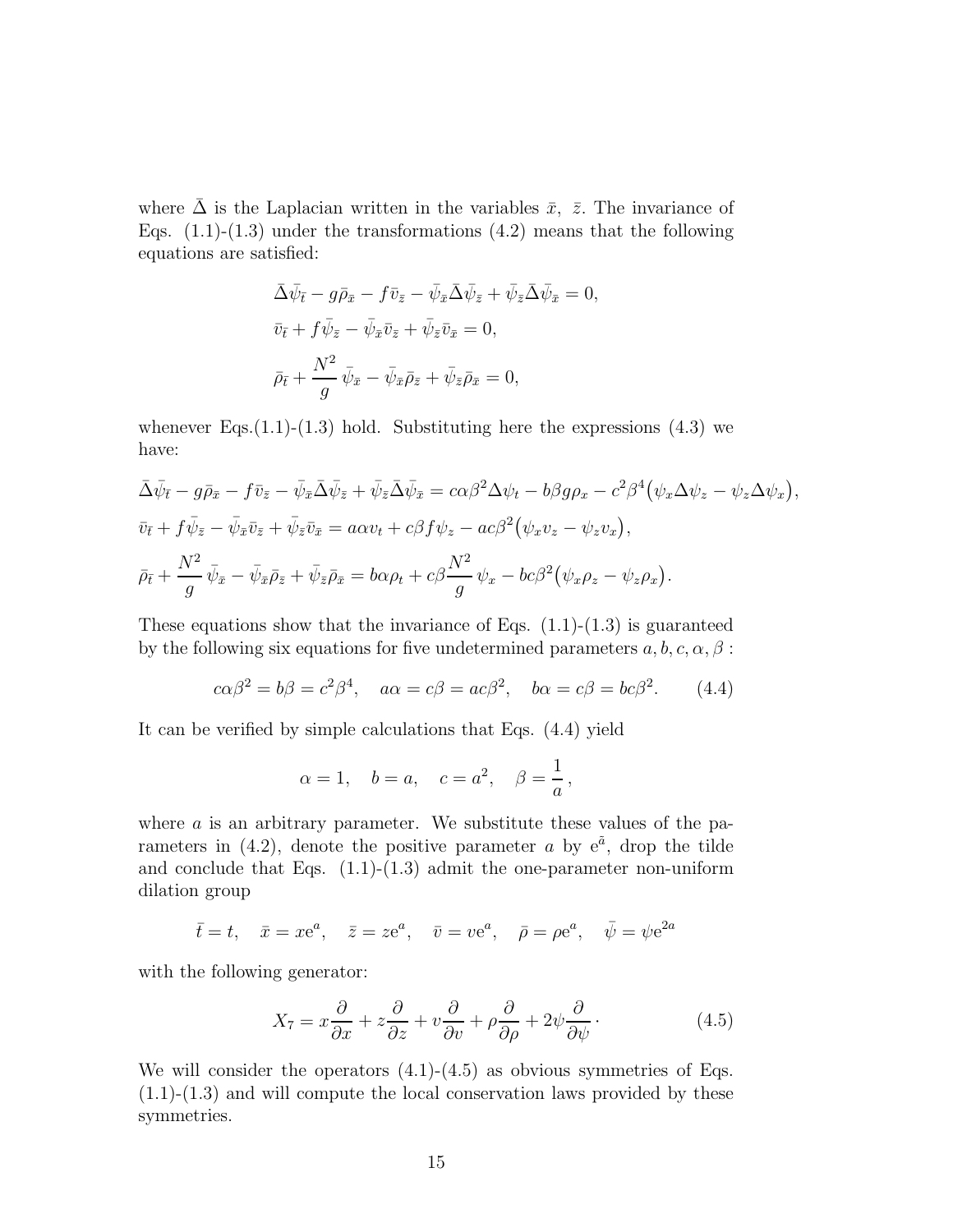#### 4.2 Translation of v

For the operator  $X_1$  from (4.1) Eqs. (3.16) yield

$$
W^1 = 1, \quad W^2 = 0, \quad W^3 = 0.
$$

Substituting these expressions in Eq. (3.23) we obtain

$$
C^1=-v.
$$

In this case the equations (3.20) and (3.21) are also simple. They are written

$$
C^2 = u\psi_z, \quad C^3 = -(u\psi_x + f\varphi)
$$

and upon using Eqs. (2.18) yield:

$$
C^2 = -v\psi_z, \quad C^3 = v\psi_x - f\psi.
$$

Since any conserved vector is defined up to multiplication by an arbitrary constant, we change the sign of  $C^1$ ,  $C^2$ ,  $C^3$  and obtain the following conserved vector:

$$
C^{1} = v, \quad C^{2} = v\psi_{z}, \quad C^{3} = f\psi - v\psi_{x}.
$$
 (4.6)

We have:

$$
D_t(C^1) + D_x(C^2) + D_z(C^3) = v_t + v_x \psi_z + f \psi_z - v_z \psi_x.
$$

Hence, the conservation equation (3.1) coincides with Eq. (1.2).

#### 4.3 Translation of  $\rho$

For the operator  $X_2$  from (4.1) Eqs. (3.16) yield

$$
W^1 = 0, \quad W^2 = 1, \quad W^3 = 0.
$$

Substituting these expressions in Eq. (3.23) we obtain

$$
C^1 = -\frac{g^2}{N^2} \rho.
$$

Furthermore, Eqs. (3.20), (3.21) and Eqs. (2.18) yield:

$$
C^{2} = -g\psi - \frac{g^{2}}{N^{2}}\rho \psi_{z}, \quad C^{3} = \frac{g^{2}}{N^{2}}\rho \psi_{x}.
$$

Multiplying  $C^1$ ,  $C^2$ ,  $C^3$  by  $-N^2/g^2$  we arrive at the following conserved vector:

$$
C^{1} = \rho, \quad C^{2} = \frac{N^{2}}{g} \psi + \rho \psi_{z}, \quad C^{3} = -\rho \psi_{x}.
$$
 (4.7)

One can readily verify that the conservation equation (3.1) for the vector (4.7) is also satisfied. Namely, it coincides with Eq. (1.3).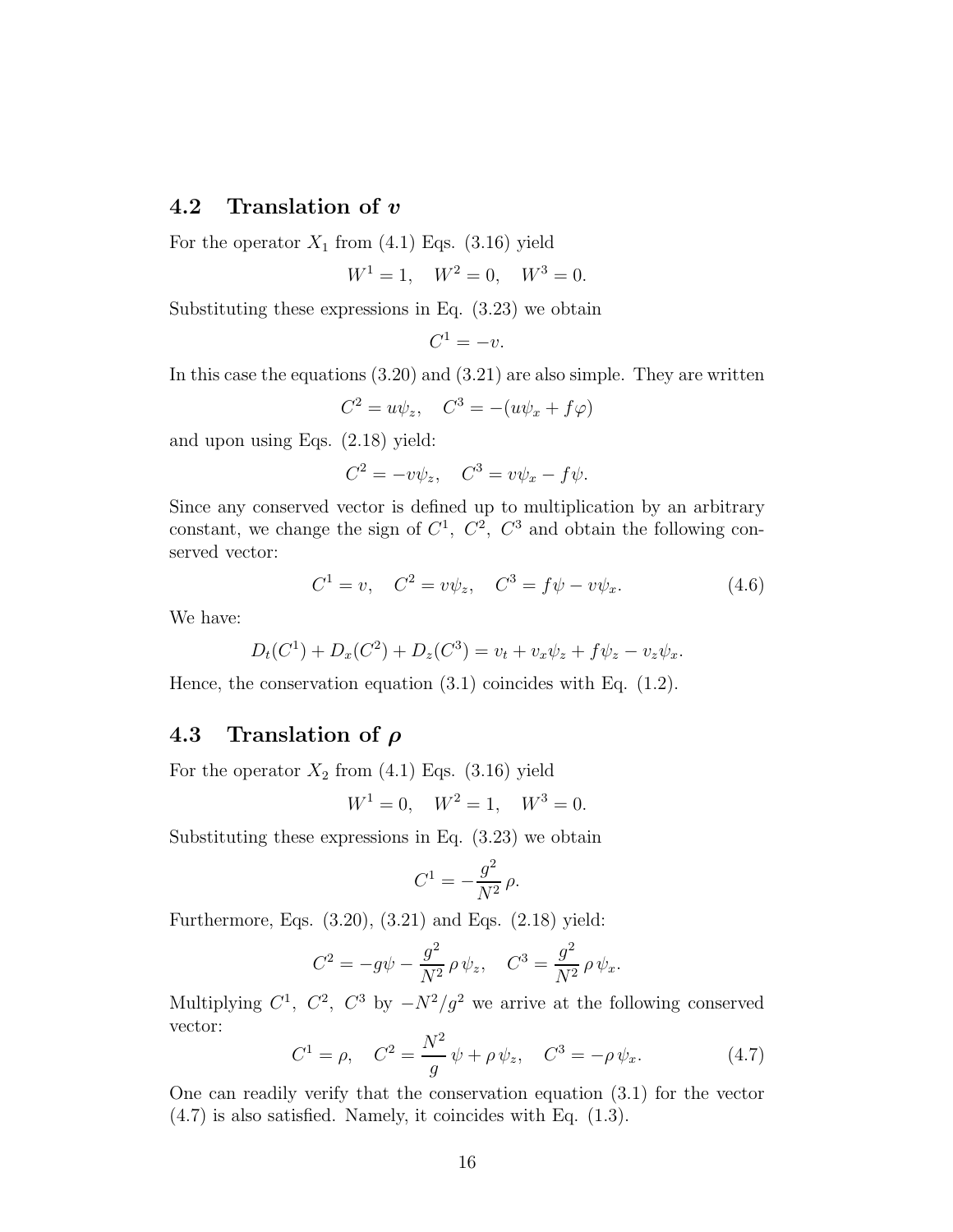#### 4.4 Translation of  $\psi$

For the operator  $X_3$  from (4.1) Eqs. (3.16) yield

$$
W^1 = 0, \quad W^2 = 0, \quad W^3 = 1.
$$

Substituting these expressions in Eq. (3.23) we obtain

$$
C^1=0.
$$

Hence, the invariance of Eqs.  $(1.1)-(1.3)$  under the translation of  $\psi$  furnishes only a trivial conservation law (see Definition 3.1).

## 4.5 Derivation of the flux of conserved vectors with known densities

We will show here how to find the components  $C^2$  and  $C^3$  of the conserved vector  $(4.6)$  without using Eqs.  $(3.20)$ ,  $(3.21)$ , provided that we know the conserved density  $C^1 = v$ .

Let us first verify that  $C^1 = v$  satisfies Corollary 3.1. In this case  $D_t(C^1) = v_t$ , and hence Eq. (3.7) yields

$$
F = D_t(C^1) \Big|_{(1.1) - (1.3)} = J(\psi, v) - f\psi_z.
$$
 (4.8)

Using Proposition 3.1 we see that Eqs. (3.5) are satisfied:

$$
\frac{\delta F}{\delta v} = \frac{\delta F}{\delta \rho} = 0, \quad \frac{\delta F}{\delta \psi} = D_z(f) = 0.
$$
\n(4.9)

Therefore Corollary 3.1 guarantees that F defined by Eq.  $(4.8)$  satisfies Eq. (3.4):

$$
\psi_x v_z - \psi_z v_x - f \psi_z = D_x(H^1) + D_z(H^2)
$$
\n(4.10)

with certain functions  $H^1$ ,  $H^2$ .

In order to find  $H^1$ ,  $H^2$ , we write

$$
\psi_x v_z - f \psi_z = D_z (v \psi_x - f \psi) - v \psi_{xz}, \quad -\psi_z v_x = D_x (-v \psi_z) + v \psi_{zx}
$$

and obtain:

$$
\psi_x v_z - \psi_z v_x - f \psi_z = D_x(-v\psi_z) + D_z(v\psi_x - f\psi).
$$

Thus,  $H^1 = -v\psi_z$ ,  $H^2 = v\psi_x - f\psi$ . Denoting  $C^2 = -H^1$ ,  $C^3 = -H^2$ , i.e.

$$
C^1 = v\psi_z, \quad C^2 = f\psi - v\psi_x,
$$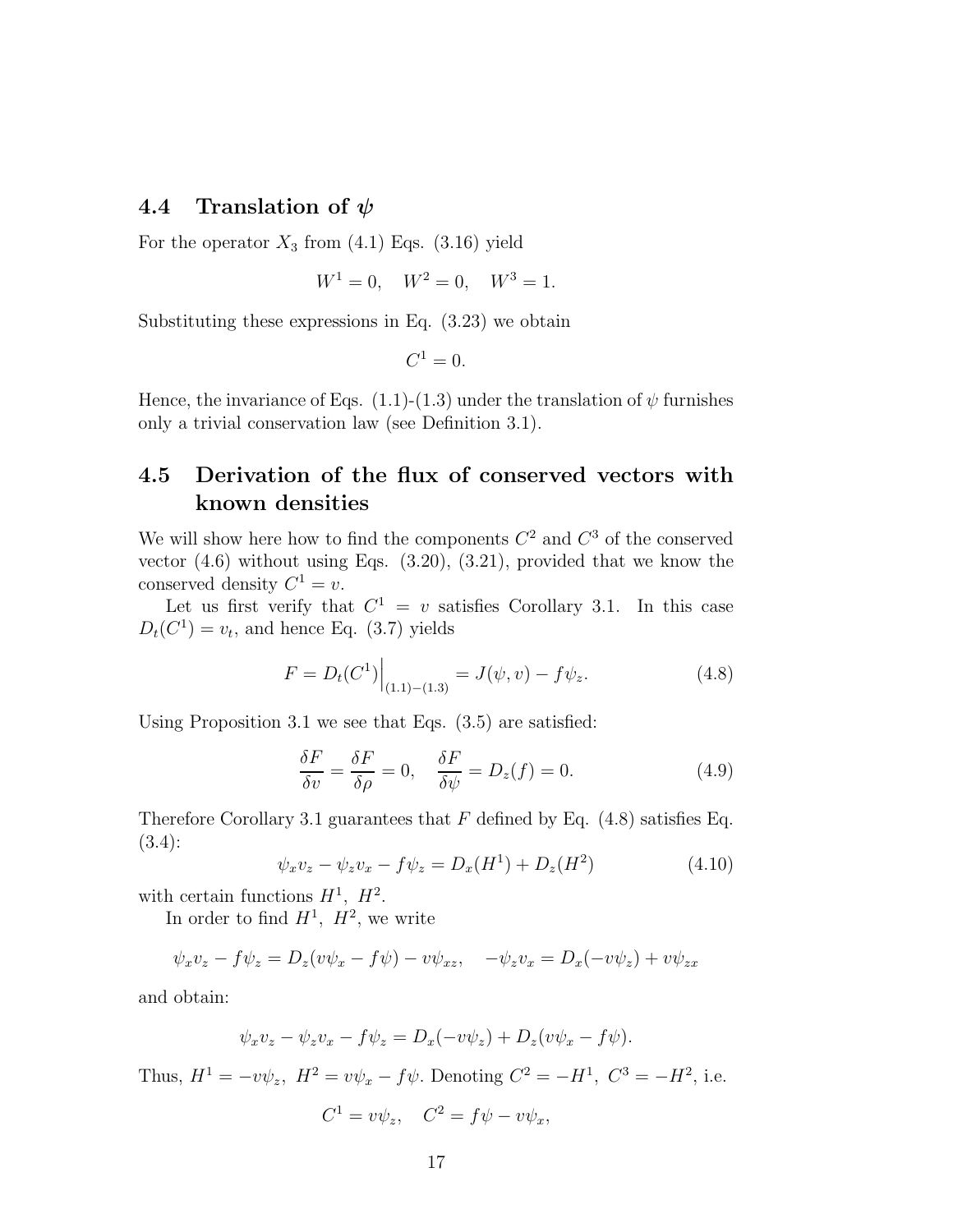and invoking Eq. (4.8), we write Eq. (4.10) in the form

$$
D_t(C^1)\Big|_{(1.1)-(1.3)} + D_x(C^1) + D_z(C^2) = 0.
$$

This is precisely the conservation equation (3.1) for the vector (4.6). Thus, we have obtained the components  $C^2$ ,  $C^3$  of the conserved vector (4.6) without using Eqs. (3.20), (3.21).

The components  $C^2$ ,  $C^3$  of the conserved vector (4.7) can be derived likewise.

#### 4.6 Translation of x

For the operator  $X_5$  from (4.1) Eqs. (3.16) yield

$$
W^1 = -v_x, \quad W^2 = -\rho_x, \quad W^3 = -\psi_x.
$$

Substituting these expressions in Eq. (3.23) we obtain

$$
C^{1} = v v_x + \frac{g^2}{N^2} \rho \rho_x + \psi_x \psi_{xx} + \psi_z \psi_{xz} = D_x \left( \frac{1}{2} v^2 + \frac{1}{2} \frac{g^2}{N^2} \rho^2 + \frac{1}{2} \psi_x^2 + \frac{1}{2} \psi_z^2 \right).
$$

Hence, the invariance of Eqs.  $(1.1)-(1.3)$  under the translation of x furnishes only a trivial conservation law (see Definition 3.1). Similar calculations show that the invariance under the translation of  $z$  provides also a trivial conservation law.

#### 4.7 Time translation

For the operator  $X_4$  from (4.1) Eqs. (3.16) yield

$$
W^1 = -v_t, \quad W^2 = -\rho_t, \quad W^3 = -\psi_t.
$$

Substituting these expressions in Eq. (3.23) we obtain

$$
C^{1} = v v_{t} + \frac{g^{2}}{N^{2}} \rho \rho_{t} + \psi_{x} \psi_{xt} + \psi_{z} \psi_{zt}.
$$
 (4.11)

Changing the last two terms of  $C<sup>1</sup>$  by using the identity

$$
\psi_x \psi_{xt} + \psi_z \psi_{zt} = D_x(\psi \psi_{xt}) - \psi \psi_{xxt} + D_z(\psi \psi_{zt}) - \psi \psi_{zzt}
$$
  
= 
$$
D_x(\psi \psi_{xt}) + D_z(\psi \psi_{zt}) - \psi \Delta \psi_t
$$
 (4.12)

and dropping the divergent type terms, we rewrite  $C<sup>1</sup>$  given by Eq. (4.11) in the form

$$
C^{1} = v v_{t} + \frac{g^{2}}{N^{2}} \rho \rho_{t} - \psi \Delta \psi_{t}.
$$
\n(4.13)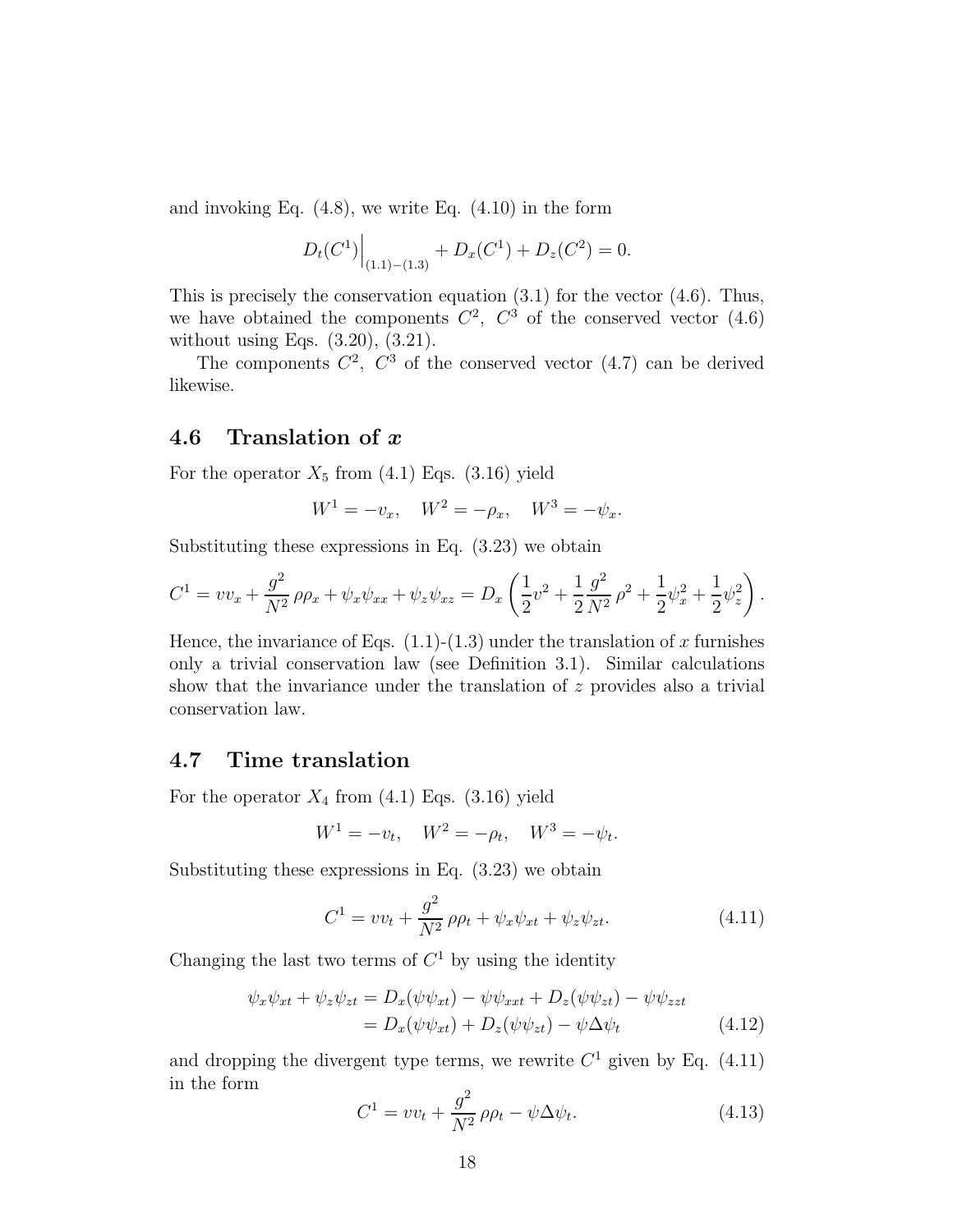Let us clarify if the conservation law with the density (4.13) is trivial or non-trivial. According to Definition 3.1, we have to evaluate the density  $(4.13)$  on the solutions of Eqs.  $(1.1)-(1.3)$ . In this case it is convenient to use Eqs.  $(1.1)-(1.3)$  in the form  $(1.4)-(1.6)$  and replace Eq.  $(3.8)$  by

$$
C_*^1 = C^1|_{(1.4)-(1.6)}.
$$

Then we have

$$
C_*^1 = \left\{ vJ(\psi, v) + \frac{g^2}{N^2} \rho J(\psi, \rho) - \psi J(\psi, \Delta \psi) \right\} - fD_z(v\psi) - gD_x(\rho \psi)
$$

and Corollary 3.2 shows that the conservation law is trivial. Indeed, the last two terms of  $C_*^1$  have the divergent form. The expression in braces for  $C_*^1$  satisfies Eqs. (3.9) according to Proposition 3.1, and hence it also has the divergent form.

Thus, the invariance of Eqs.  $(1.1)-(1.3)$  under the time translation furnishes only a trivial conservation law.

#### 4.8 Use of the dilation. Conservation of energy

Consider the generator (4.5) of the dilation group,

$$
X_7 = x\frac{\partial}{\partial x} + z\frac{\partial}{\partial z} + v\frac{\partial}{\partial v} + \rho\frac{\partial}{\partial \rho} + 2\psi\frac{\partial}{\partial \psi}.
$$

In this case the quantities (3.16) have the form

$$
W^{1} = v - xv_{x} - zv_{z}, \quad W^{2} = \rho - x\rho_{x} - z\rho_{z}, \quad W^{3} = 2\psi - x\psi_{x} - z\psi_{z}. \tag{4.14}
$$

The substitution of (4.14) in (3.23) yields:

$$
C^{1} = -v^{2} + xvv_{x} + zvv_{z} + \frac{g^{2}}{N^{2}} \left( -\rho^{2} + x\rho\rho_{x} + z\rho\rho_{z} \right)
$$

$$
- \psi_{x}^{2} + x\psi_{x}\psi_{xx} + z\psi_{x}\psi_{xz} - \psi_{z}^{2} + x\psi_{z}\psi_{xz} + z\psi_{z}\psi_{zz}. \qquad (4.15)
$$

We modify (4.15) by using the identities

$$
xvv_x + zvv_z = \frac{1}{2} D_x (xv^2) + \frac{1}{2} D_z (zv^2) - v^2,
$$
  
\n
$$
x\rho \rho_x + z\rho \rho_z = \frac{1}{2} D_x (x\rho^2) + \frac{1}{2} D_z (z\rho^2) - \rho^2,
$$
  
\n
$$
x\psi_x \psi_{xx} + x\psi_z \psi_{xz} = \frac{1}{2} D_x [x (\psi_x^2 + \psi_x^2)] - \frac{1}{2} (\psi_x^2 + \psi_x^2),
$$
  
\n
$$
z\psi_x \psi_{xz} + z\psi_z \psi_{zz} = \frac{1}{2} D_z [z (\psi_x^2 + \psi_x^2)] - \frac{1}{2} (\psi_x^2 + \psi_x^2).
$$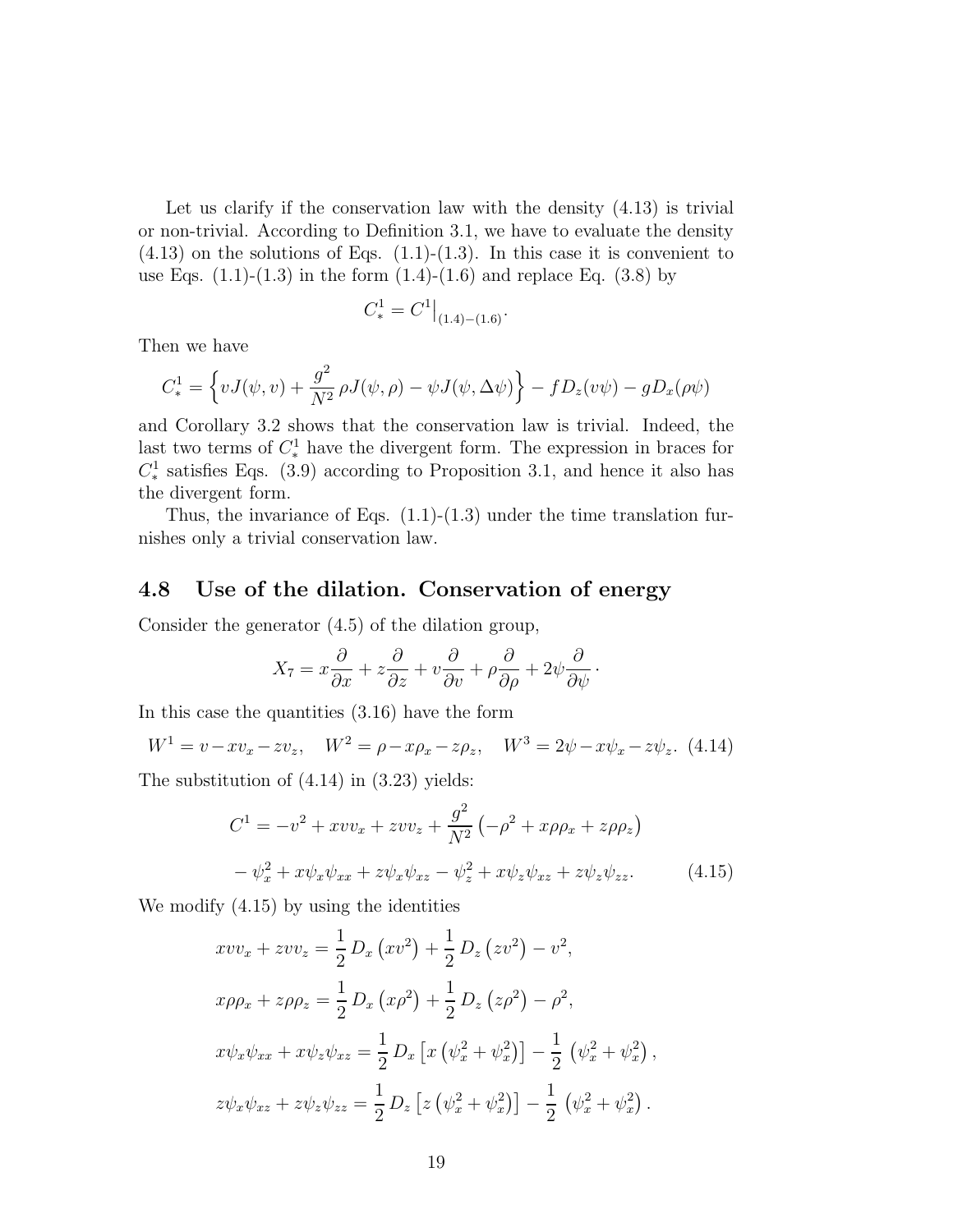Substituting these in (4.15) and dropping the divergent type terms we have:

$$
C^{1} = -2\left(v^{2} + \frac{g^{2}}{N^{2}}\rho^{2} + |\nabla\psi|^{2}\right),
$$

where

$$
|\nabla \psi|^2 = \psi_x^2 + \psi_z^2.
$$

Dividing  $C^1$  by the inessential coefficient  $(-2)$  we finally obtain the following conservation law in the integral form (3.2):

$$
\frac{d}{dt} \int \int \left[ v^2 + \frac{g^2}{N^2} \rho^2 + |\nabla \psi|^2 \right] dx dz = 0.
$$
 (4.16)

Eq.  $(4.16)$  represents the conservation of the *energy with the density* 

$$
E = v^2 + \frac{g^2}{N^2} \rho^2 + |\nabla \psi|^2.
$$
 (4.17)

Let us find the components  $C^2$  and  $C^3$  of this conservation law written in the differential form (3.1). We will use the procedure suggested in Section 4.5. Let us first verify that  $E$  defined by Eq.  $(4.17)$  satisfies Corollary 3.1 for densities of conservation laws. We have

$$
D_t(E) = 2\left(vv_t + \frac{g^2}{N^2}\rho\rho_t + \psi_x\psi_{xt} + \psi_z\psi_{zt}\right).
$$
 (4.18)

Since the expression in the brackets in Eq.  $(4.18)$  is identical with  $(4.11)$  it can be rewritten in the form (4.13), and hence satisfies Eqs. (3.5). Corollary 3.1 guarantees that  $E$  is the density of a conservation law. It is manifest from Eq. (4.17) that this conservation law is non-trivial.

According to Corollary 3.1,  $D_t(E)$  defined by Eq. (4.18) and evaluated on the solutions of Eqs.  $(1.1)-(1.3)$  satisfies Eq.  $(3.4)$ ,

$$
D_t(E)\Big|_{(1.1)-(1.3)} = D_x(H^1) + D_z(H^2),\tag{4.19}
$$

with certain functions  $H^1$ ,  $H^2$ . In order to find  $H^1$ ,  $H^2$ , we use Eq. (4.12),

$$
2(\psi_x \psi_{xt} + \psi_z \psi_{zt}) = D_x(2\psi \psi_{xt}) + D_z(2\psi \psi_{zt}) - 2\psi \Delta \psi_t, \qquad (4.20)
$$

and write:

$$
2vv_t = 2\psi_x vv_z - \psi_z vv_x - 2fv\psi_z = D_z(v^2\psi_x) - D_x(v^2\psi_z) - 2fD_z(v\psi) + 2f\psi v_z,
$$
(4.21)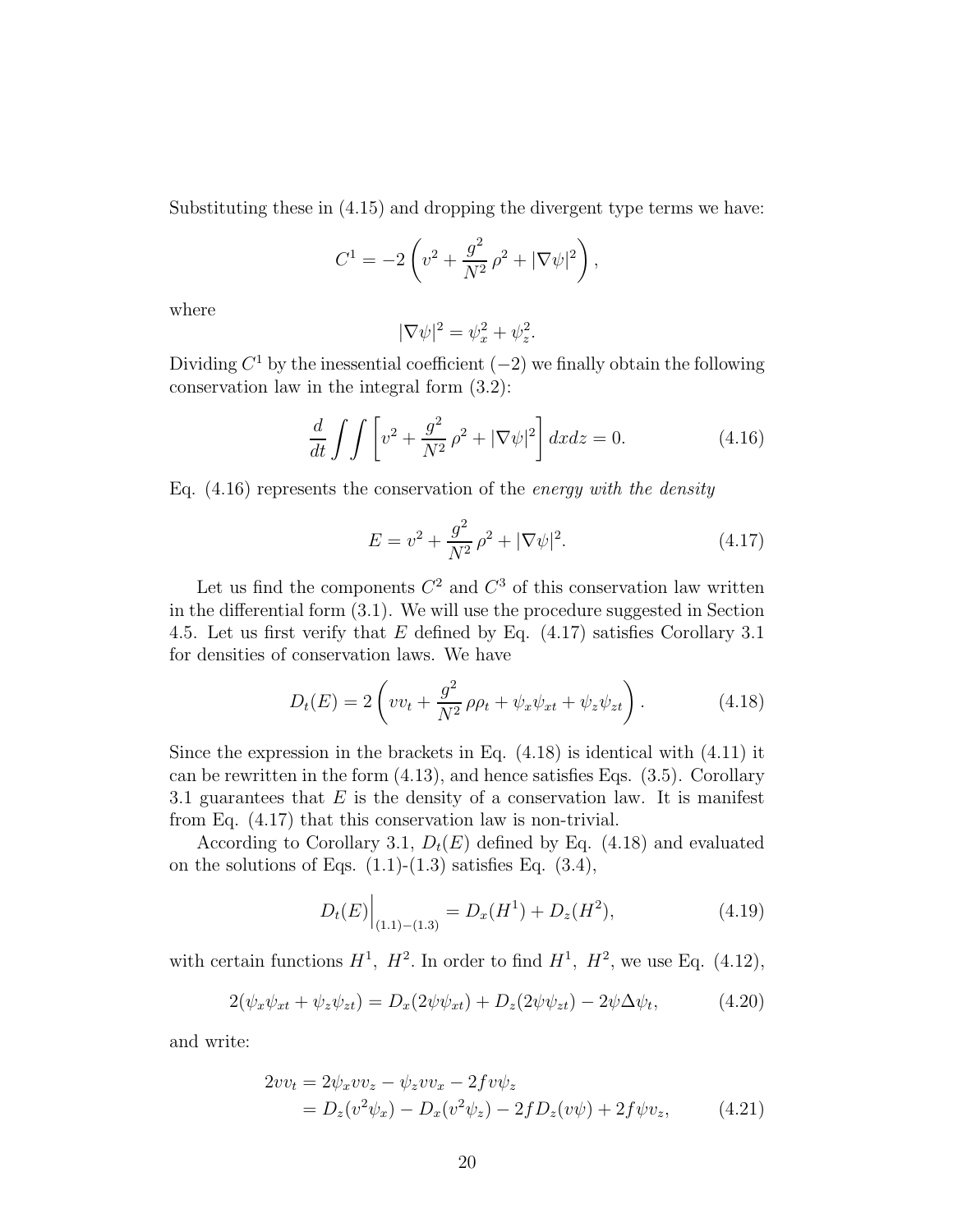$$
2 \frac{g^2}{N^2} \rho \rho_t = 2 \frac{g^2}{N^2} \left( \psi_x \rho \rho_z - \psi_z \rho \rho_x \right) - 2g \rho \psi_x = \frac{g^2}{N^2} \left[ D_z (\rho^2 \psi_x) - D_x (\rho^2 \psi_z) \right] - 2g D_x (\rho \psi) + 2g \psi \rho_x, \quad (4.22)
$$

$$
-2\psi \Delta \psi_t = -2g\psi \rho_x - 2f\psi v_z - 2\psi \psi_x \Delta \psi_z + 2\psi \psi_z \Delta \psi_x
$$
  
= 
$$
-2g\psi \rho_x - 2f\psi v_z - D_x(\psi^2 \Delta \psi_z) + D_z(\psi^2 \Delta \psi_x).
$$
 (4.23)

Substituting the expressions  $(4.21)$ ,  $(4.22)$  and  $(4.20)$ ,  $(4.23)$  in the righthand side of Eq. (4.18), we arrive at Eq. (4.19) with

$$
H^{1} = -v^{2}\psi_{z} - \frac{g^{2}}{N^{2}}\rho^{2}\psi_{z} - 2g\rho\psi + 2\psi\psi_{xt} - \psi^{2}\Delta\psi_{z},
$$
  

$$
H^{2} = v^{2}\psi_{x} + \frac{g^{2}}{N^{2}}\rho^{2}\psi_{x} - 2fv\psi + 2\psi\psi_{zt} + \psi^{2}\Delta\psi_{x}.
$$

Thus, denoting  $C^2 = -H^1$ ,  $C^3 = -H^2$  we arrive at the following differential form  $(3.1)$  of the conservation of energy for Eqs.  $(1.1)-(1.3)$ :

$$
D_t(E) + D_x(C^2) + D_x(C^3) = 0 \tag{4.24}
$$

with the density  $E$  given by Eq.  $(4.17)$  and the flux given by the equations

$$
C^{2} = 2g\rho\psi + v^{2}\psi_{z} + \frac{g^{2}}{N^{2}}\rho^{2}\psi_{z} - 2\psi\psi_{xt} + \psi^{2}\Delta\psi_{z},
$$
  

$$
C^{3} = 2f v\psi - v^{2}\psi_{x} - \frac{g^{2}}{N^{2}}\rho^{2}\psi_{x} - 2\psi\psi_{zt} - \psi^{2}\Delta\psi_{x}. \qquad (4.25)
$$

## 5 Invariant solutions

## 5.1 Invariant solution based on translation and dilation

Let us find the invariant solution based on the following two operators:

$$
mX_5 - kX_6 = m\frac{\partial}{\partial x} - k\frac{\partial}{\partial z} \quad (m, k = \text{const.}),
$$
  

$$
X_7 = x\frac{\partial}{\partial x} + z\frac{\partial}{\partial z} + v\frac{\partial}{\partial v} + \rho\frac{\partial}{\partial \rho} + 2\psi\frac{\partial}{\partial \psi}.
$$
 (5.1)

We first find their invariants  $J(t, x, z, v, \rho, \psi)$  by solving the equations

$$
(mX_5 - kX_6)J = 0, \quad X_7J = 0.
$$
\n(5.2)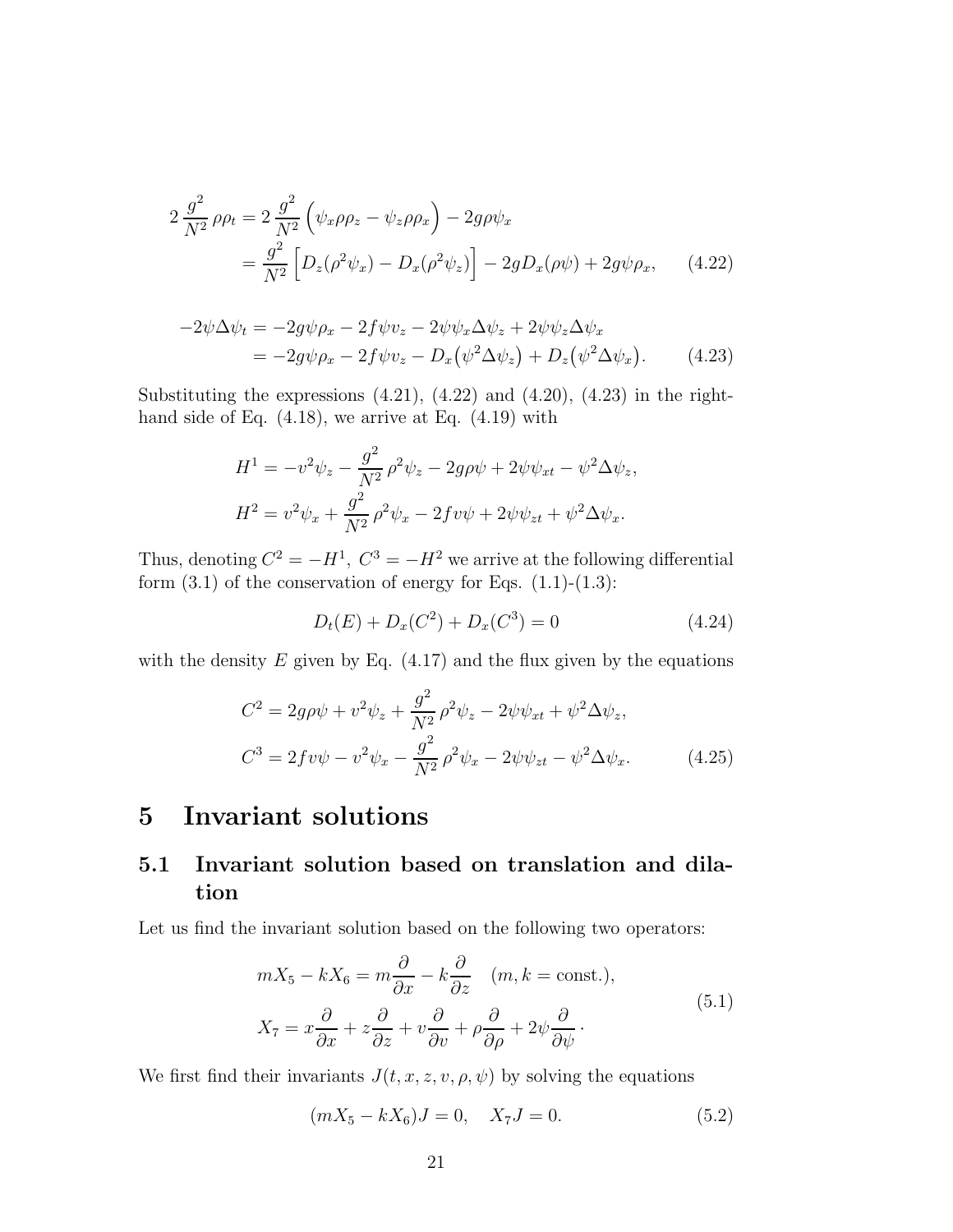The characteristic equation  $kdx + mdz = 0$  for the first equation (5.2) yields that the operator  $mX_2 - kX_3$  has, along with  $t, v, \rho, \psi$ , the following invariant:

$$
\lambda = kx + mz. \tag{5.3}
$$

Therefore we have to find the invariants  $J(t, \lambda, v, \rho, \psi)$  for the operator  $X_7$ . To this end, we write the action of  $X_7$  on the variables  $t, \lambda, v, \rho, \psi$  by the standard formula

$$
X_7 = X_7(\lambda)\frac{\partial}{\partial \lambda} + v\frac{\partial}{\partial v} + \rho\frac{\partial}{\partial \rho} + 2\psi\frac{\partial}{\partial \psi}
$$

and obtain

$$
X_7 = \lambda \frac{\partial}{\partial \lambda} + v \frac{\partial}{\partial v} + \rho \frac{\partial}{\partial \rho} + 2\psi \frac{\partial}{\partial \psi}.
$$
 (5.4)

To solve the equation  $X_7J(t, \lambda, v, \rho, \psi) = 0$  for the invariants, we calculate the first integrals for the characteristic system

$$
\frac{d\lambda}{\lambda} = \frac{dv}{v} = \frac{d\rho}{\rho} = \frac{d\psi}{2\psi}
$$

and see that a basis of invariants for the operators (5.1) is given by

$$
t, V = \frac{v}{\lambda}, R = \frac{\rho}{\lambda}, \phi = \frac{\psi}{\lambda^2}.
$$

Accordingly, we assign the invariants  $V, R, \phi$  to be functions of the invariant t and arrive at the following general form of the candidates for the invariant solutions:

$$
v = \lambda V(t), \quad \rho = \lambda R(t), \quad \psi = \lambda^2 \phi(t), \quad \lambda = kx + mz. \tag{5.5}
$$

In order to find the functions  $V(t)$ ,  $R(t)$ ,  $\phi(t)$ , we have to substitute the expressions  $(5.5)$  in Eqs.  $(1.1)$ -  $(1.3)$ .

We have:

$$
\psi_t = \lambda^2 \phi'(t), \quad \psi_x = 2k\lambda \phi(t), \quad \psi_z = 2m\lambda \phi(t),
$$
  

$$
\nabla^2 \psi_t = 2(k^2 + m^2)\phi'(t), \quad \nabla^2 \psi_x = 0, \quad \nabla^2 \psi_z = 0,
$$
  

$$
\psi_x v_z = 2km\lambda \phi(t) V(t), \quad \psi_z v_x = 2km\lambda \phi(t) V(t),
$$
  

$$
\psi_x \rho_z = 2km\lambda \phi(t) R(t), \quad \psi_z \rho_x = 2km\lambda \phi(t) R(t).
$$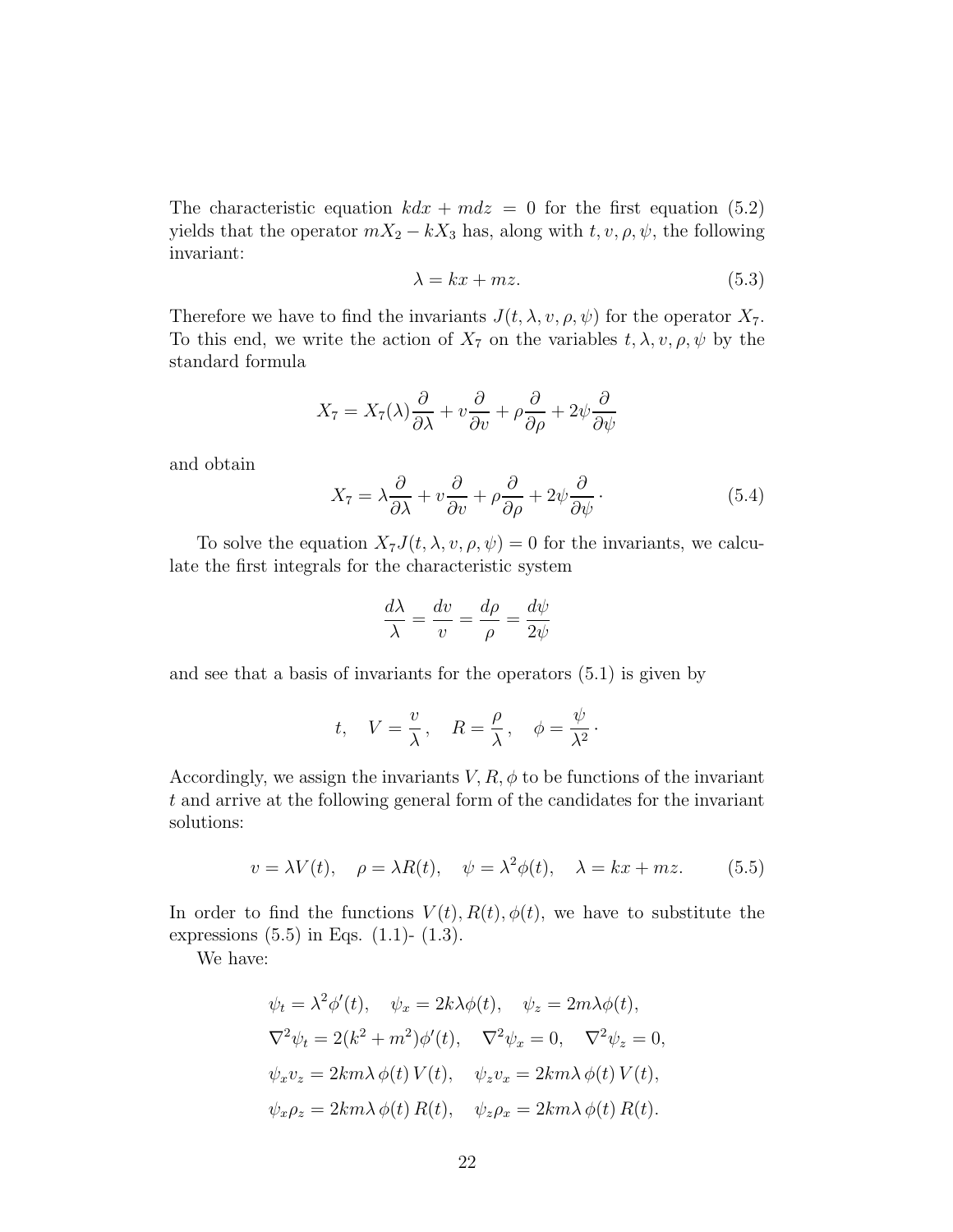Therefore Eqs. (1.1)- (1.3) yield the following system of first-order linear ordinary differential equations:

$$
2(k2 + m2)\phi' - gkR - fmV = 0,
$$
  

$$
\lambda V' + 2fm\lambda\phi = 0,
$$
  

$$
\lambda R' + 2\frac{k\lambda}{g}N^{2}\phi = 0,
$$

or

$$
\phi' = \frac{1}{2(k^2 + m^2)} (gkR + fmV), \tag{5.6}
$$

$$
V' = -2fm \,\phi,\tag{5.7}
$$

$$
R' = -2\frac{k}{g}N^2\phi\,. \tag{5.8}
$$

Let us integrate Eqs.  $(5.6)-(5.8)$ . Differentiating Eq.  $(5.6)$  and using Eqs.  $(5.7)-(5.8)$ , we obtain

$$
\phi'' + \omega^2 \phi = 0,\tag{5.9}
$$

where

$$
\omega^2 = \frac{k^2 N^2 + m^2 f^2}{k^2 + m^2}.
$$
\n(5.10)

The general solution of Eq. (5.9) is given by

$$
\phi(t) = C_1 \cos(\omega t) + C_2 \sin(\omega t), \quad C_1, C_2 = \text{const.}
$$
 (5.11)

Substituting  $(5.11)$  in Eqs.  $(5.7)-(5.8)$  and integrating, we obtain

$$
V = C_3 - \frac{2fm}{\omega} \Big[ C_1 \sin(\omega t) - C_2 \cos(\omega t) \Big],
$$
  

$$
R = C_4 - \frac{2k}{g\omega} N^2 \Big[ C_1 \sin(\omega t) - C_2 \cos(\omega t) \Big].
$$

To determine the constants  $C_3$  and  $C_4$ , we substitute in Eq. (5.6) the above expressions for V, R and the expression (5.11) for  $\phi$  and obtain

$$
fmC_3 + gkC_4 = 0.
$$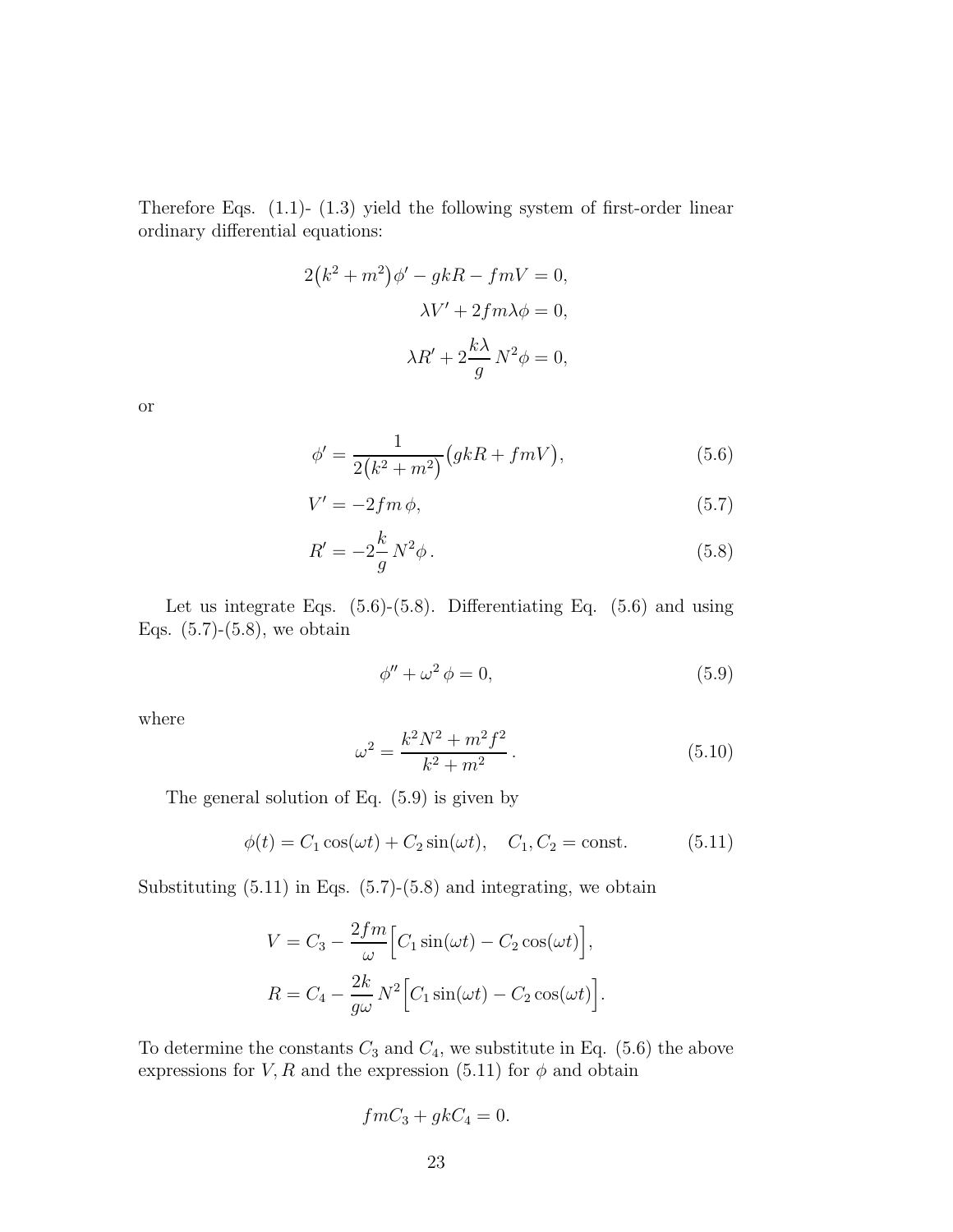Thus, the solution to Eqs. (5.6)-(5.8) has the following form:

$$
\phi(t) = C_1 \cos(\omega t) + C_2 \sin(\omega t),\tag{5.12}
$$

$$
V(t) = \frac{2fm}{\omega} \Big[ C_2 \cos(\omega t) - C_1 \sin(\omega t) \Big] + C_3,
$$
\n(5.13)

$$
R(t) = \frac{2k}{g\omega} N^2 \Big[ C_2 \cos(\omega t) - C_1 \sin(\omega t) \Big] - \frac{fm}{gk} C_3.
$$
 (5.14)

Finally, substituting  $(5.12)-(5.14)$  in  $(5.5)$ , we arrive at the following solution to the system  $(1.1)-(1.3)$ :

$$
\rho = \frac{2k}{g\,\omega} \, N^2 \Big[ C_2 \cos(\omega t) - C_1 \sin(\omega t) \Big] \lambda - \frac{fm}{gk} \, C_3 \lambda,\tag{5.15}
$$

$$
v = \frac{2fm}{\omega} \Big[ C_2 \cos(\omega t) - C_1 \sin(\omega t) \Big] \lambda + C_3 \lambda,
$$
\n(5.16)

$$
\psi = \left[C_1 \cos(\omega t) + C_2 \sin(\omega t)\right] \lambda^2, \tag{5.17}
$$

where  $\lambda$  is given by (5.3),  $\omega$  is defined by Eq. (5.10) and  $C_1, C_2, C_3$  are arbitrary constants.

#### 5.2 Generalized invariant solution and wave beams

It is natural to generalize the candidates (5.5) for the invariant solutions and look for particular solutions of the system  $(1.1)-(1.3)$  in the following form of separated variables:

$$
v = F(\lambda)V(t), \quad \rho = \alpha(\lambda)R(t), \quad \psi = \beta(\lambda)\phi(t), \quad \lambda = kx + mz. \tag{5.18}
$$

The reckoning shows that then the right-hand sides of Eqs.  $(1.1)-(1.3)$ vanish and Eqs.  $(1.1)-(1.3)$  become:

$$
(k2 + m2)\beta''(\lambda)\phi'(t) - g k\alpha'(\lambda)R(t) - f m F'(\lambda)V(t) = 0,
$$
 (5.19)

$$
F(\lambda)V'(t) + fm\beta'(\lambda)\phi(t) = 0, \qquad (5.20)
$$

$$
\alpha(\lambda)R'(t) + \frac{kN^2}{g}\beta'(\lambda)\phi(t) = 0.
$$
 (5.21)

Differentiating Eq.  $(5.19)$  with respect to t, using Eqs.  $(5.20)-(5.21)$  and dividing by  $\beta'$ , we obtain

$$
(k2 + m2)\frac{\beta''}{\beta'}\phi'' + \left(N2k2\frac{\alpha'}{\alpha} + f2m2\frac{F'}{F}\right)\phi = 0.
$$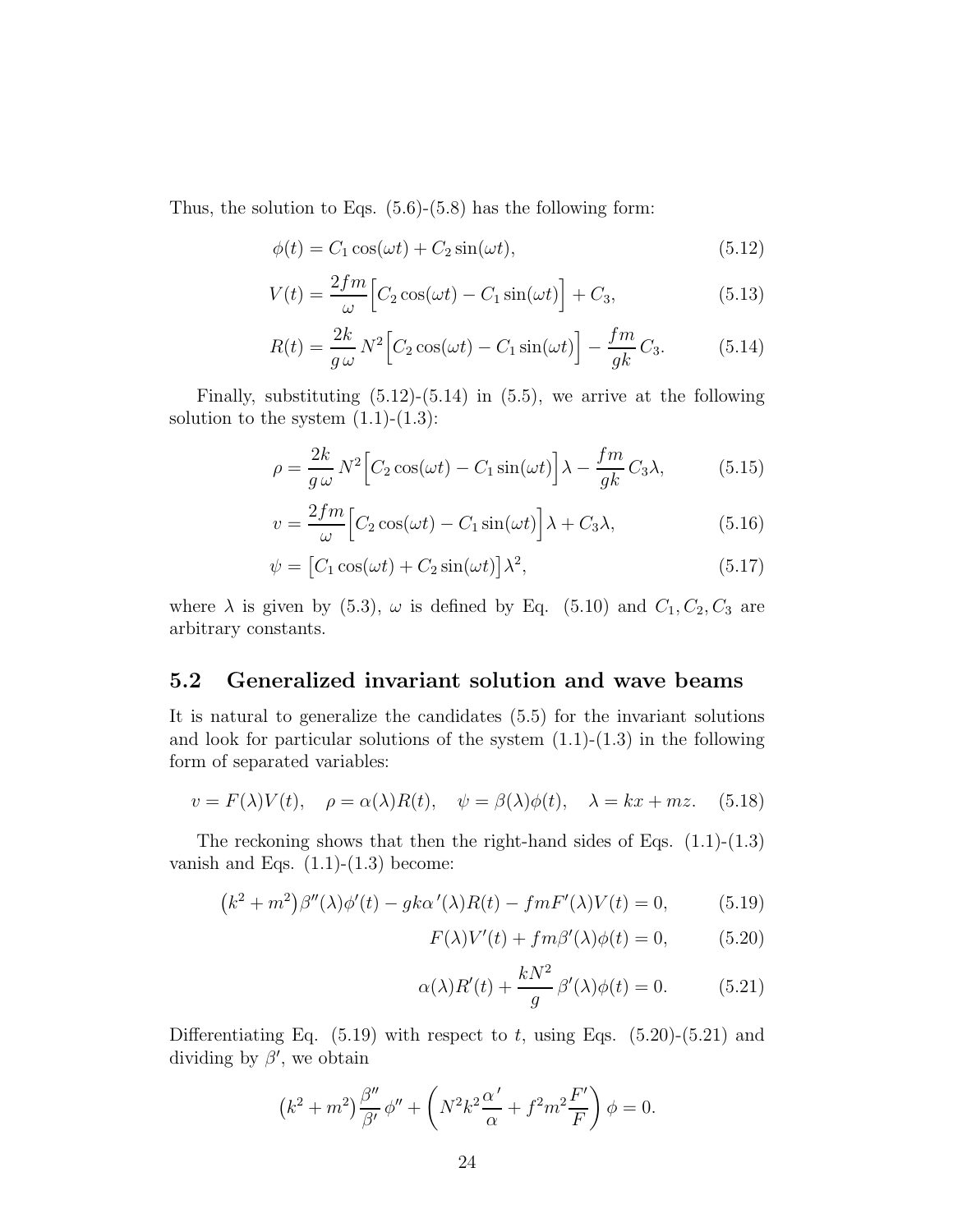Assuming that the ratios  $\beta''/\beta'$ ,  $\alpha'/\alpha$ ,  $F'/F$  are proportional with constant coefficients and have one and the same sign, we arrive at an equation of the form (5.9). For example, letting

$$
\frac{\beta''}{\beta'} = \frac{\alpha'}{\alpha} = \frac{F'}{F},\tag{5.22}
$$

we obtain Eq. (5.9). Then, according to (5.11), we can set in (5.18)  $\phi(t) =$  $\cos(\omega t)$  and  $\phi(t) = \sin(\omega t)$ , i.e.

$$
\psi = A(\lambda) \cos(\omega t)
$$
 and  $\psi = B(\lambda) \sin(\omega t)$ . (5.23)

For each function  $\psi$  given by (5.23) we determine the functions  $V(t)$ ,  $R(t)$ using Eqs.  $(5.20), (5.21), (5.21),$  then take the linear combinations of the resulting functions and arrive at the following form of the "generalized invariant solution" (5.18):

$$
\psi = A(\lambda)\cos(\omega t) + B(\lambda)\sin(\omega t),\tag{5.24}
$$

$$
v = \frac{fm}{\omega} \left[ B'(\lambda) \cos(\omega t) - A'(\lambda) \sin(\omega t) \right] + F(\lambda), \tag{5.25}
$$

$$
\rho = \frac{kN^2}{g\omega} \left[ B'(\lambda) \cos(\omega t) - A'(\lambda) \sin(\omega t) \right] + H(\lambda), \tag{5.26}
$$

where  $\omega$  is given by Eq. (5.10).

The reckoning shows that the functions (5.24)-(5.26) with arbitrary  $A(\lambda)$ ,  $B(\lambda)$  solve Eqs. (1.1)-(1.3) provided that  $F(\lambda)$ ,  $H(\lambda)$  satisfy the following equation:

$$
gkH'(\lambda) + fmF'(\lambda) = 0.
$$
\n(5.27)

One can readily verify that the invariant solution  $(5.15)-(5.17)$ , which is a particular case of  $(5.24)-(5.26)$ , obeys the condition  $(5.27)$ .

#### 5.3 Energy of the generalized invariant solution

If we substitute in (4.17) the generalized invariant solution (see Eqs. (5.24)- (5.26))

$$
\psi = A(\lambda)\cos(\omega t) + B(\lambda)\sin(\omega t),\tag{5.28}
$$

$$
v = \frac{fm}{\omega} \left[ B'(\lambda) \cos(\omega t) - A'(\lambda) \sin(\omega t) \right],\tag{5.29}
$$

$$
\rho = \frac{kN^2}{g\omega} \left[ B'(\lambda) \cos(\omega t) - A'(\lambda) \sin(\omega t) \right],\tag{5.30}
$$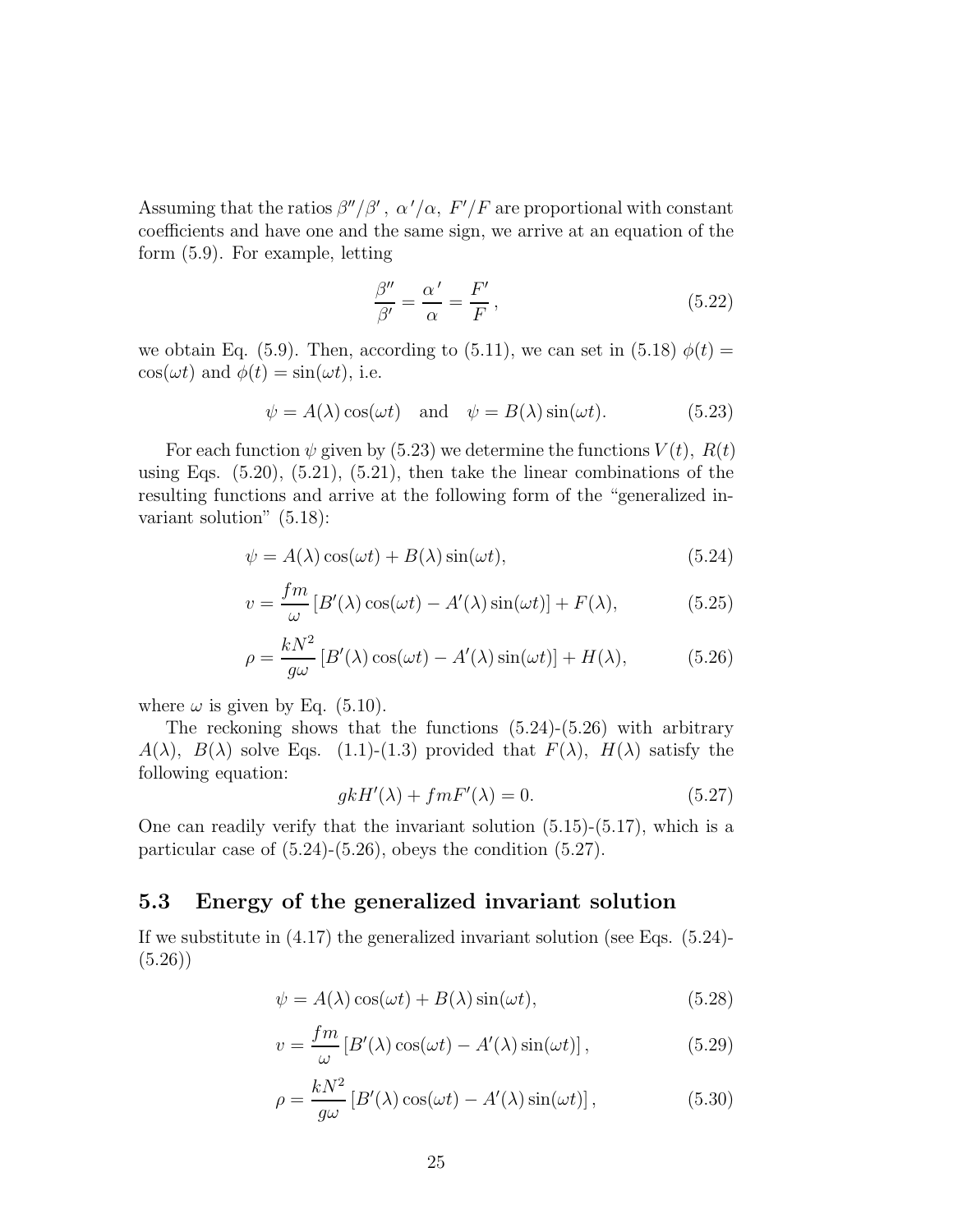where

$$
\lambda = kx + mz
$$
,  $\omega^2 = \frac{k^2 N^2 + m^2 f^2}{k^2 + m^2}$ ,

we obtain:

$$
E = (k^{2} + m^{2}) [A^{\prime 2}(\lambda) + B^{\prime 2}(\lambda)].
$$

Invoking that any conserved vector is defined up to multiplication by an arbitrary constant, we divide the above expression for E by  $(k^2 + m^2)$  and obtain the following energy:

$$
E = A'^2(\lambda) + B'^2(\lambda).
$$
 (5.31)

Since the energy density (5.31) depends only on  $\lambda = kx + mz$ , it is constant along the straight line

$$
kx + mz = \text{const.}\tag{5.32}
$$

Accordingly, the "local energy" (5.31) has one and the same value at points  $(x_0, z_0)$  and  $(x_1, z_1)$  provided that

$$
kx_0 + mz_0 = kx_1 + mz_1. \tag{5.33}
$$

The energy density (5.31) describes the local behavior of the solutions. Therefore it is significant to understand its distribution on the  $(x, z)$  plane. Suppose that the functions  $A(\lambda)$ ,  $B(\lambda)$  and their derivatives rapidly decrease as  $\eta \to \infty$ . If we take, as an example, the functions

$$
A(\lambda) = \frac{a}{1 + \lambda^2}, \quad B(\lambda) = \frac{a\lambda}{1 + \lambda^2}, \tag{5.34}
$$

where  $\alpha$  is a positive constant, then the energy density  $(5.31)$  of the wave beams has the form

$$
E = \frac{a^2}{(1 + \lambda^2)^2}.
$$

Hence, the energy is localized along the straight line (5.33). Therefore we can define a wave beam through a point  $(x_0, z_0)$  as the totality of the points  $(x_1, z_1)$  satisfying Eq. (5.33), i.e. identify it with the straight line (5.33).

6 February 2009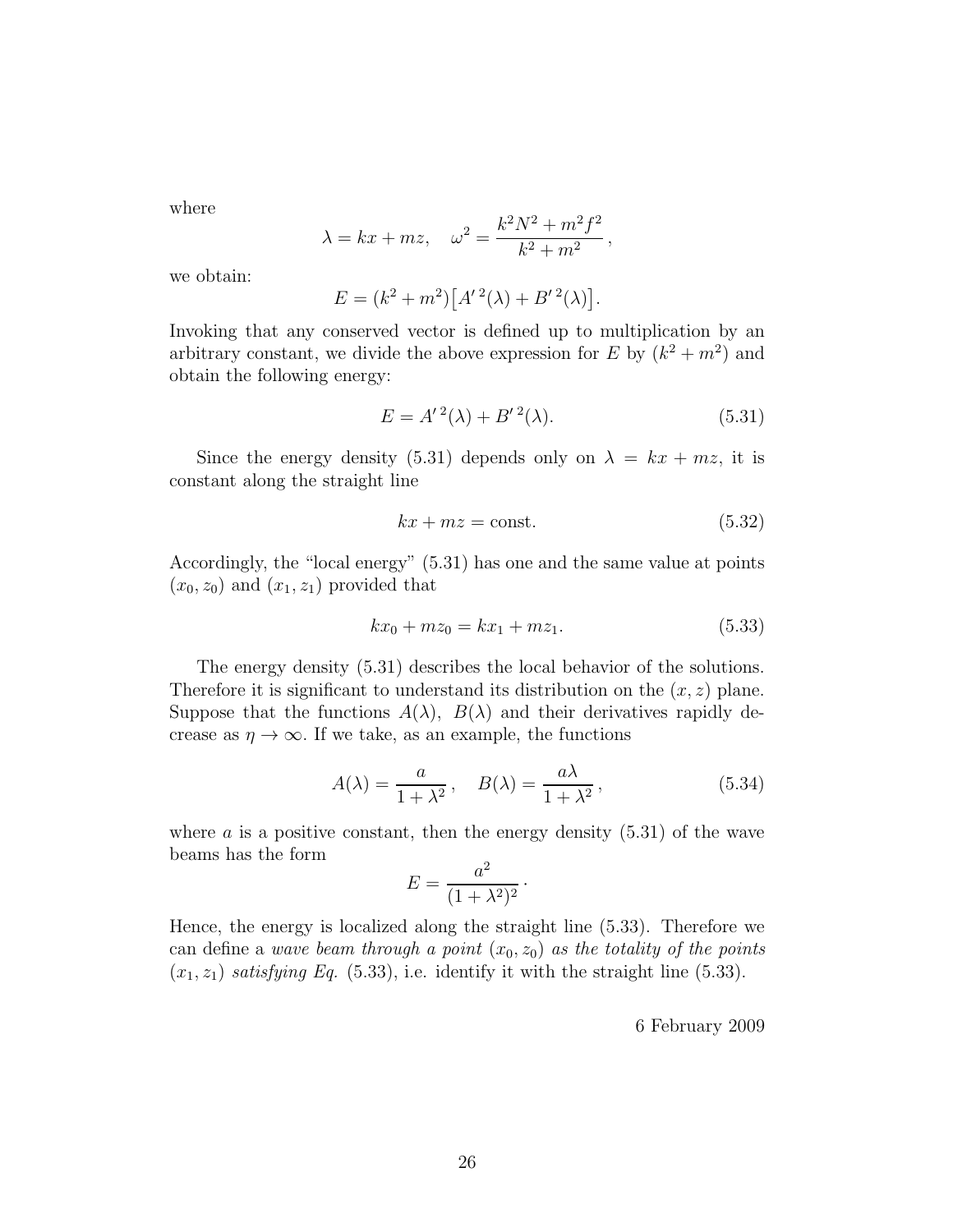# Bibliography

- [1] A. V. Kistovich and Y. D. Chashechkin, "Nonlinear interactions of twodimensional packets of monochromatic internal waves," Izv. Atmos. Ocean. Phys., vol. 27, pp. 946–951, 1991.
- [2] P. N. Lombard and J. Riley, "On the breakdown into turbulence propagating internal waves," Dyn. Atmos. Oceans, vol. 23, pp. 345–355, 1996.
- [3] A. Tabaei and T. R. Akylas, "Nonlinear internal gravity wave beams," J. Fluid. Mech., vol. 482, pp. 141–161, 2003.
- [4] A. Tabaei, T. R. Akylas, and K. G. Lamb, "Nonlinear effects in reflecting and colliding internal wave beams," J. Fluid. Mech., vol. 526, pp. 217–243, 2005.
- [5] R. N. Ibragimov, "Latitude-dependent classification of singularities for resonant interaction between discrete-mode internal gravity waves," J. of Physical Oceanography. To appear.
- [6] N. H. Ibragimov, "Integrating factors, adjoint equations and Lagrangians," Journal of Mathematical Analysis and Applications, vol. 318, No. 2, pp. 742–757, 2006. doi: 10.1016/j.jmaa.2005.11.012.
- [7] N. H. Ibragimov, "A new conservation theorem," Journal of Mathematical Analysis and Applications, vol. 333, No. 1, pp. 311–328, 2007. doi: 10.1016/j.jmaa.2006.10.078.
- [8] N. H. Ibragimov, "The answer to the question put to me by L.V. Ovsyannikov 33 years ago," Archives of ALGA, vol. 3, pp. 53– 80, 2006.
- [9] R. W. Atherton and G. M. Homsy, "On the existence and formulation of variational principles for nonlinear differential equations," Stuides in Applied Mathematics, vol. 54, No. 1, pp. 31–60, 1975.